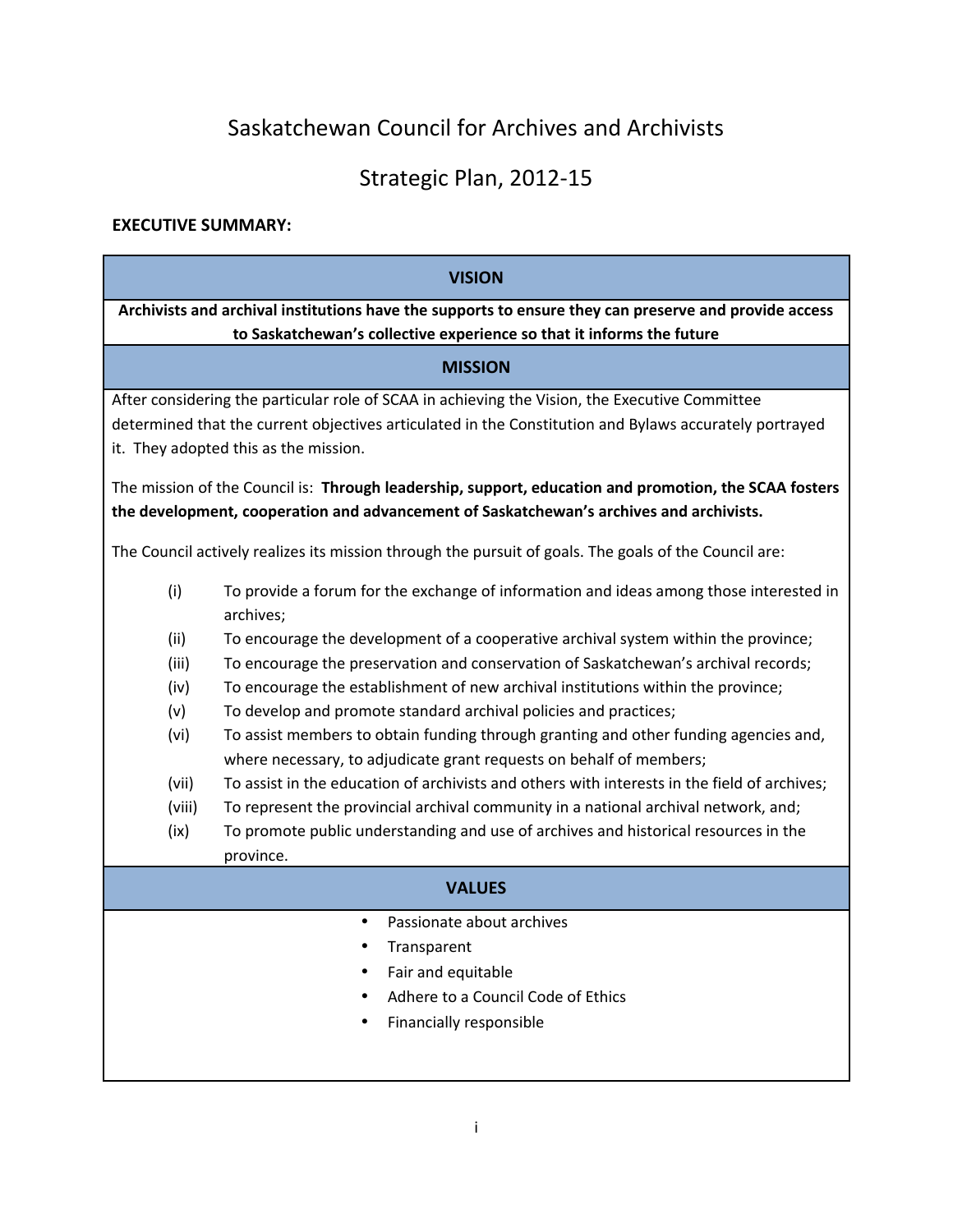| <b>KEY SUCCESS MEASURES</b>                                                            |                                                                                                                                           |                                                                                                                                 |                                                                                                                                                          |                                                                                                                                                                                                                                                                                              |                                                                                                                                                                                |  |  |  |
|----------------------------------------------------------------------------------------|-------------------------------------------------------------------------------------------------------------------------------------------|---------------------------------------------------------------------------------------------------------------------------------|----------------------------------------------------------------------------------------------------------------------------------------------------------|----------------------------------------------------------------------------------------------------------------------------------------------------------------------------------------------------------------------------------------------------------------------------------------------|--------------------------------------------------------------------------------------------------------------------------------------------------------------------------------|--|--|--|
| 1.<br>Individual and<br>institutional<br>members are<br>supported                      | 2.<br>Members are<br>engaged and<br>involved and<br>archives and<br>archivists are<br>cooperative,<br>supportive and<br>collegial         | 3.<br><b>SCAA is</b><br>financially<br>secure and<br>sustainable                                                                | 4.<br><b>SCAA</b><br>resources are<br>effectively<br>leveraged to<br>increase<br>impact                                                                  | 5.<br>The general<br>public is aware<br>of and cares<br>about<br>archiving and<br>archives                                                                                                                                                                                                   | 6.<br>Volunteer and<br>professional<br>archivists have<br>the skills to<br>effectively<br>respond to a<br>changing<br>environment                                              |  |  |  |
| 2012-2015 STRATEGIC PRIORITIES                                                         |                                                                                                                                           |                                                                                                                                 |                                                                                                                                                          |                                                                                                                                                                                                                                                                                              |                                                                                                                                                                                |  |  |  |
| Continuation<br>of existing<br>services but<br>with clear<br>targets and<br>intentions | Develop Code<br>of Ethics<br>Develop non-<br>Executive<br>Committee<br>member<br>recruitment<br>strategy<br>Develop<br>Engagement<br>Plan | Develop long<br>term financial<br>plan to build<br>reserves that<br>are sufficient<br>to allow<br>operation for<br>three months | Develop<br>partnerships<br>with<br>organizations<br>that have<br>expertise in<br>areas that can<br>support our<br>initiatives and<br>reduce our<br>costs | Develop a plan<br>to increase the<br>number of<br>public events<br>that are not<br>related to<br><b>Archives Week</b><br>or Culture Days<br>by 1 per year<br>Establish a<br>mechanism to<br>track the use<br>of archival<br>services<br>provincially<br>Explore<br>advocacy<br>opportunities | Design and<br>establish a<br>multi-year<br>post-<br>appointment<br>professional<br>development<br>program for<br>archivists<br>Develop a<br>voluntary<br>mentorship<br>program |  |  |  |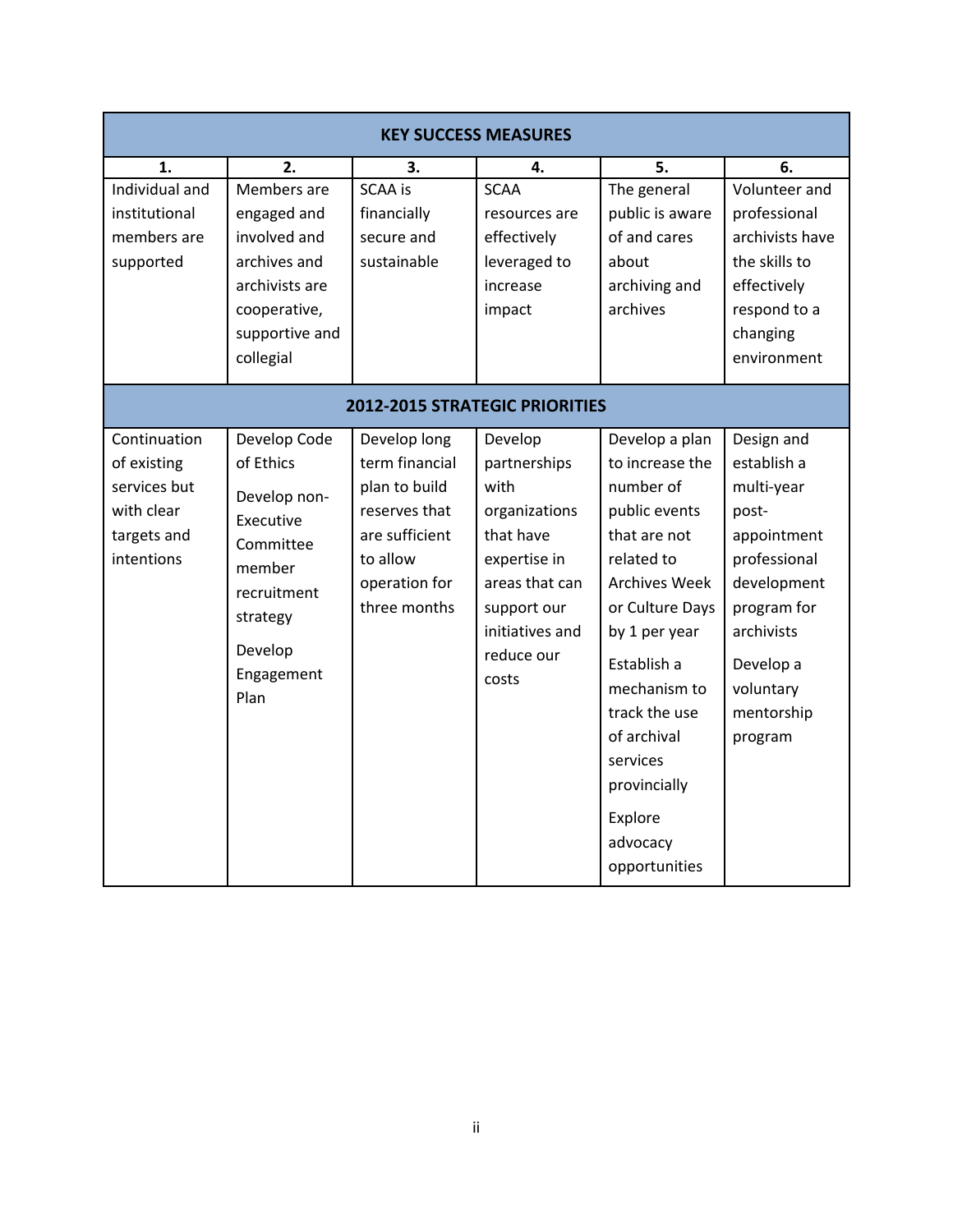## Saskatchewan Council for Archives and Archivists

Strategic Plan, 2012-15

#### **BACKGROUND:**

The Saskatchewan Council for Archives and Archivists (SCAA) has adopted the strategic management approach developed by the Haines Centre for Strategic Management as its model for strategic planning. The model is designed to be incorporated as a year-round, ongoing approach to management, rather than an occurrence that takes place once every three to five years. The model begins with the end in mind and works backwards to operational strategies, processes and structures and has annual review and renewal built into it. The model is characterized in the graphic presented below.



Of the above steps in the process, the Executive Committee of SCAA assigned themselves the task of determining the ideal future state, the key success measures, and the key strategic priorities (strategy development). These outcomes were informed by a membership survey conducted in February and March 2011. These outcomes are articulated in the Executive Committee's policies, which communicate the Executive Committee's expectations to the Executive Director and to its committees.

The Executive Director has been assigned strategic and administrative results and has been tasked with the job of developing and implementing an annual plan that responds to these results. Uniquely, several of the committees have also been assigned strategic results for which they must develop and execute program plans to deliver.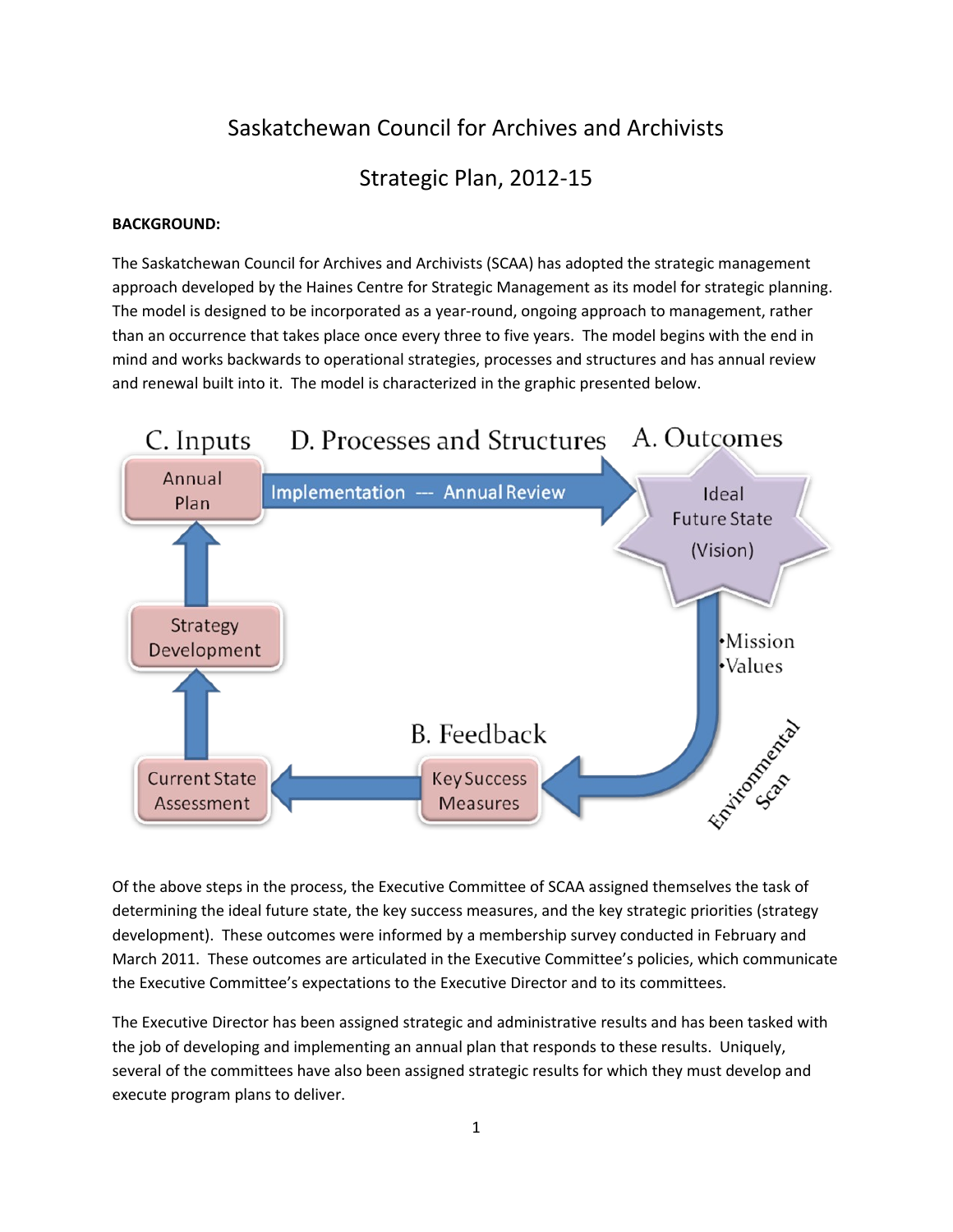The Executive Committee's assessment of that plan will be based on the outcomes established and the extent to which the plan advances the organization towards the achievement of its key success measures. The Executive Committee will continue to review the plan annually to ensure that it remains responsive to both the external trends faced by the organization and the capacities the organization can bring to bear internally.

This document provides the Executive Committee's portion of the plan, the strategic framework that will be the basis of ongoing annual planning.

## **EVALUATION OF PERFORMANCE RE: LAST STRATEGIC PLAN**

The first step of any planning exercise is to assess where the organization is in terms of previous planning work. The following represents the SCAA Executive Committee's and member's assessment of accomplishment priorities established in 2006. That plan used the ICA approach to planning. The process was highly inclusive and laid the foundation for SCAA's evolution as a Provincial Cultural Organization (PCO).

The first objective established in the last plan was, "**Become a significant stakeholder/resource in/with SaskCulture membership – not duplicating efforts.**" The Executive Committee felt that it had been very successful in advancing this agenda. The following include some initiatives that provide evidence in support of this conclusion:

- o Support for Saskatchewan Youth Heritage Fair (SYHF)
- o Respect of SaskCulture in meeting objectives annually:
	- Provides SCAA with respected voice
	- **Allows SCAA issues to be brought forward and heard**
- o Working with other PCOs a component is to assist them to archive their history/records
- o Partner with other PCOs re: Culture Days, etc. Gain an improved profile from marketing initiatives

SCAA second objective was, "**Expanding member services for professional development.**" This area continues to be a work in progress. Membership continues to grow, although it was felt that there was room to grow more in individual memberships. The professional development program has contributed to increased member support and, by providing workshops at the AGM along with other incentives, attendance has increased.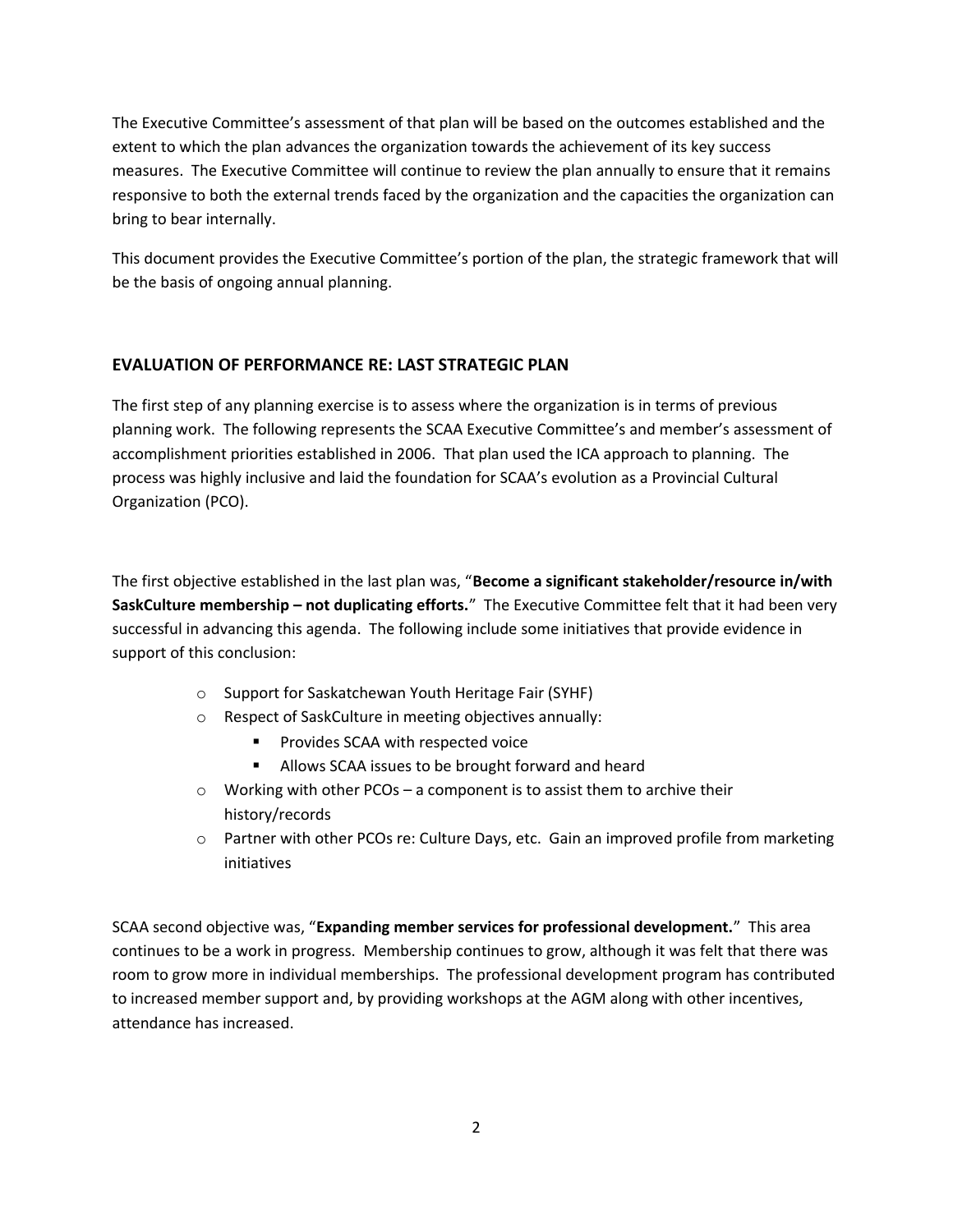Two associated objectives to the one above were, "**Improved member involvement"** and "**Develop a better working relationship with Saskatchewan Archives Board (SAB), re: their unique role**." Similar to the assessment of the priority above, these objectives were perceived to have been successful. The SAB now has four members on the Executive Committee and more SAB staff are involved on the Public Awareness Committee (which leads Archives Week planning). The improved involvement of the SAB in the SCAA has contributed to the credibility of SCAA with other members and potential members and has improved the capacity of the organization to better serve its members. Communication was perceived as the most beneficial service that SCAA provides to membership (89.7% of survey respondents identified it as the most beneficial service). The SCAA Executive Committee has identified that there is further opportunity to grow membership involvement through the development of a mentorship program. Such a program was suggested by several survey respondents.

Another objective was, "**Improved public awareness.**" While the SCAA Executive Committee has not attempted to measure changes in public awareness, they have successfully launched a significant public awareness program, Archives Week, which includes media interviews and activities and educational programs and other archives events across the province. 62.1% of survey respondents included Archives Week on their list of beneficial services.

**"Succession planning and continuity for Executive members"** was another objective identified in the strategic plan. The Executive has successfully restructured Executive Committee terms so that they are overlapping, improving continuity, and has also brought in a few new members to the Executive Committee. However, there remains a concern that Executive and Committee membership is primarily revolving through the same pool of individuals. This concern was identified by both the Executive and at least one survey respondent.

**"To create a strategic plan"** was an objective in the strategic plan, which struck Executive Committee members as a bit circular. However, when one examines the ICA process, the document that was built was likely intended as a consultation document to inform the development of a future strategic plan. The Executive Committee, however, has been using the objectives from that process as a strategic plan. The objectives have driven their choices for planning and programming since it was developed.

The final objective from SCAA's first strategic plan was, "**Have a strategic approach to secure resources (including \$\$\$)."** The Executive Committee recognized that SCAA continues to struggle to become less reliant on lottery & NADP funding. This needs to be a continued emphasis for the future. The Executive believes that there are significant opportunities through pursuing partnerships with other organizations. This effort could leverage increased capacity without the need for more funds.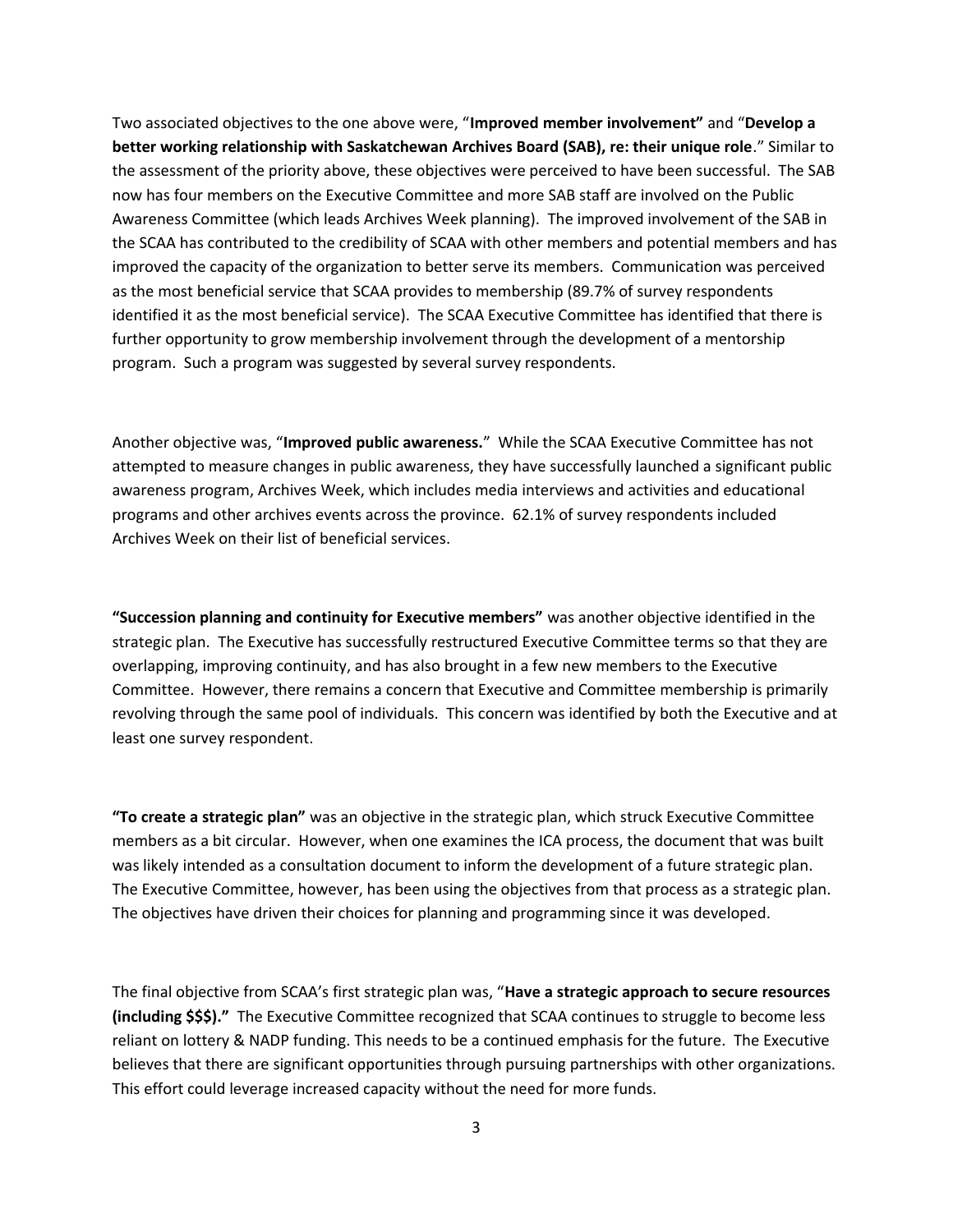#### **IDEAL FUTURE STATE**

The ideal future state is a description of the long term difference the organization is intending to make. The Vision is a high level, inspirational statement that describes the future the organization is established to realize. The Mission recognizes that a single organization is unlikely to be able to solely achieve the Vision and thus articulates a specific role for the organization by describing what it will do. Values describe the behaviours that are expected in the achievement of the Vision and the fulfillment of the Mission.

#### **VISION**

SCAA had, to date, not developed a vision for the organization. It had been relying on the objective statements from its constitution and bylaws as the guiding framework.

The new vision of SCAA is:

**Archivists and archival institutions have the supports they need to ensure they can preserve and provide access to Saskatchewan's collective experience so that it informs the future**.

#### **MISSION**

After considering the particular role of SCAA in achieving the Vision, the Executive Committee determined that the current objectives articulated in the Constitution and Bylaws accurately portrayed it. They adopted this as the mission.

The mission of the Council is: **Through leadership, support, education and promotion, the SCAA fosters the development, cooperation and advancement of Saskatchewan's archives and archivists.**

The Council actively realizes its mission through the pursuit of goals. The goals of the Council are:

- (i) To provide a forum for the exchange of information and ideas among those interested in archives;
- (ii) To encourage the development of a cooperative archival system within the province;
- (iii) To encourage the preservation and conservation of Saskatchewan's archival records;
- (iv) To encourage the establishment of new archival institutions within the province;
- (v) To develop and promote standard archival policies and practices;
- (vi) To assist members to obtain funding through granting and other funding agencies and, where necessary, to adjudicate grant requests on behalf of members;
- (vii) To assist in the education of archivists and others with interests in the field of archives;
- (viii) To represent the provincial archival community in a national archival network, and;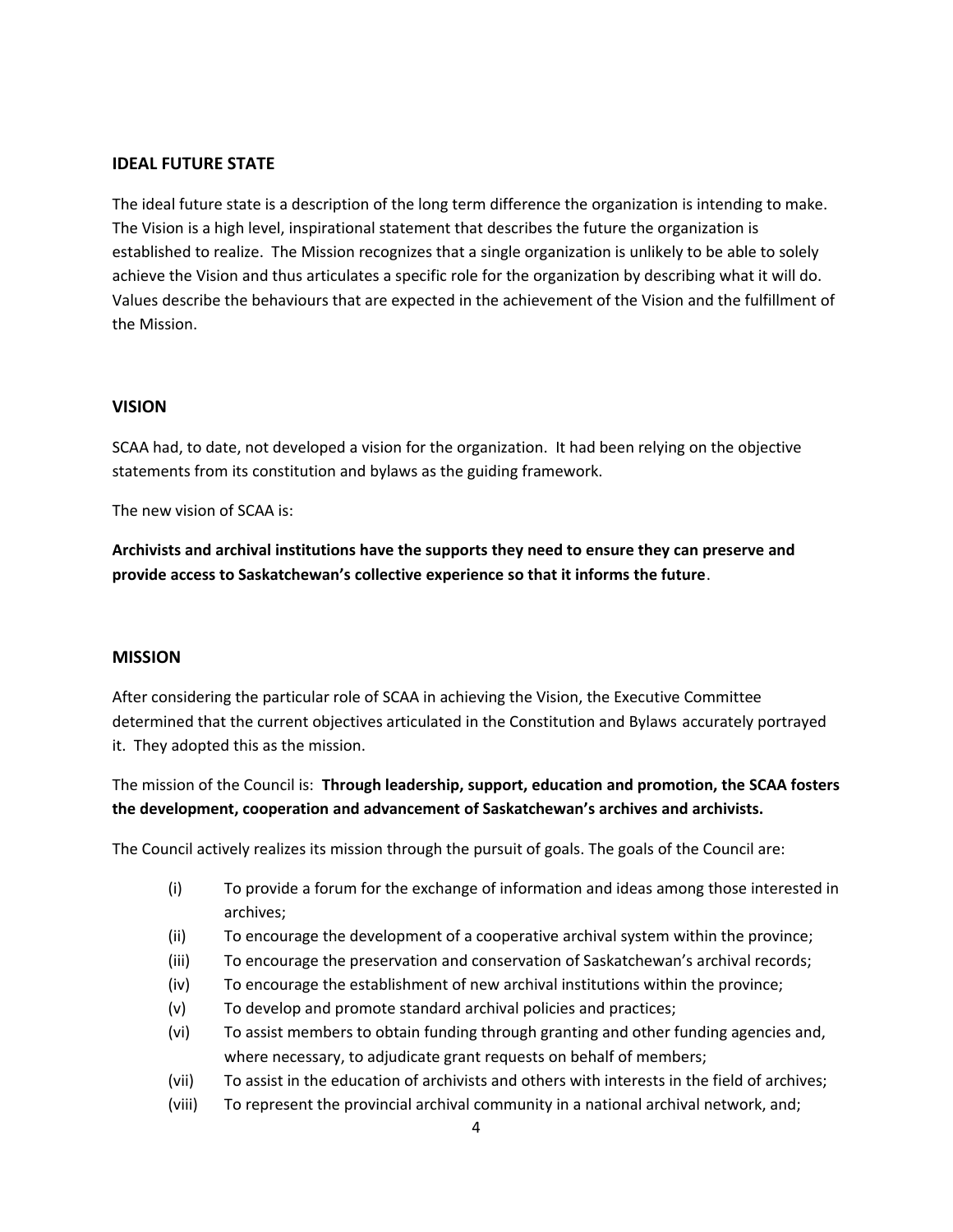(ix) To promote public understanding and use of archives and historical resources in the province.

## **VALUES**

The SCAA Executive Committee commits to the following values in the achievement of its Vision and the fulfillment of its Mission. They will be:

- Passionate about archives
- Transparent
- Fair and equitable
- Adhere to a Council Code of Ethics<sup>[1](#page-6-0)</sup>
- Financially responsible

#### **ENVIRONMENTAL SCAN**

Every strategic plan needs to be built in the context of the environment within which the organization operates. The plan must recognize the trends and issues that are emerging and evolving among those it is attempting to serve. It must be built in the context of the capacity it can bring to bear. Environmental scanning is typically the name given to this exercise.

In advance of the strategic planning process, the SCAA had polled its members. The results of that survey were one input to the environmental scanning process. Also relevant was the analysis the Executive Committee had done on its success implementing its previous strategic plan. Finally, Executive members also brought to the table their own insights and experiences.

The Environmental Scanning process used the SWOT (Strengths, Weaknesses, Opportunities, and Threats) framework as its basis. Below are the results of that analysis. Those issues/findings in **bold** are those that Executive members agreed were most important to address.

#### **Strengths:**

- **Grant programs**
	- o **SCAA/NADP**
- **Archives Week**
- **Staff support**
- **Good communication tools**
- 3 years of funding
- Archives Advisor
- Accountable and transparent

<span id="page-6-0"></span><sup>&</sup>lt;sup>1</sup> Note that the Council currently does not have a Code of Ethics. This value presumes one will be developed.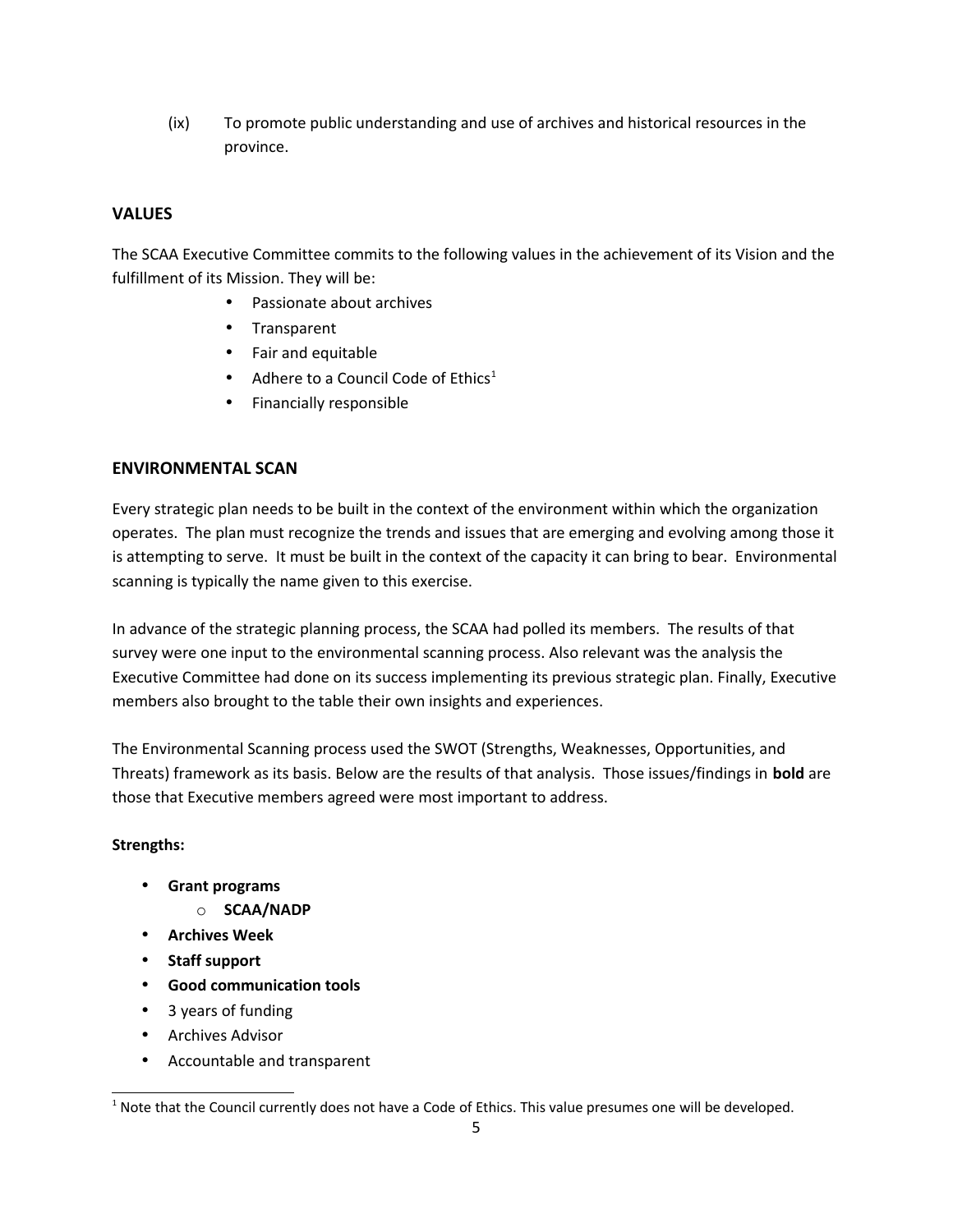#### **Weaknesses:**

- **Poor attendance at AGM**
- **Education focus on general information; need specialized classes**
- **Limited professional development tools**
- Regina/Saskatoon focused for workshops; need more distance education opportunities
- Limited public awareness
- Burnout potential what do we do?
- Traditional based how will we deal with new/emerging media?
- Communication with smaller centres, archives
- Lack of support for future archivists, next generation

#### **Opportunities:**

- **Possibility of partnerships**
- **Availability of new learning/communication tools (YouTube; Flicker; Facebook; and what ever is next)**
- **Develop relationships with educators through, for example, SYHF**
- **Mentorship (development of new outreach programs)**
- Funding opportunities (using regional groups (SAAG; RAAG) to access regional funding

#### **Threats**

- **Poor understanding of value of archives in the general public**
- **Long term viability of small archives and their ability to preserve their records**
- Burnout
- Long term funding limited to 2 funding agencies
- Technology
- Zombies

#### **KEY SUCCESS MEASURES**

Key Success Measures are outcomes that are derived from the Vision, Mission, Values, and Environmental Scan. They articulate the results that the organization is targeting for the period envisioned in the strategic plan (in this case, the next three years). They need to be achievable and measureable so that they offer those taking instruction from them clarity, but they also need to be ambitious enough to inspire and motivate.

Because of the unique structure of the SCAA (an Executive Committee made up of professionals and subject matter experts in the field of archives with an Executive Director who brings expertise in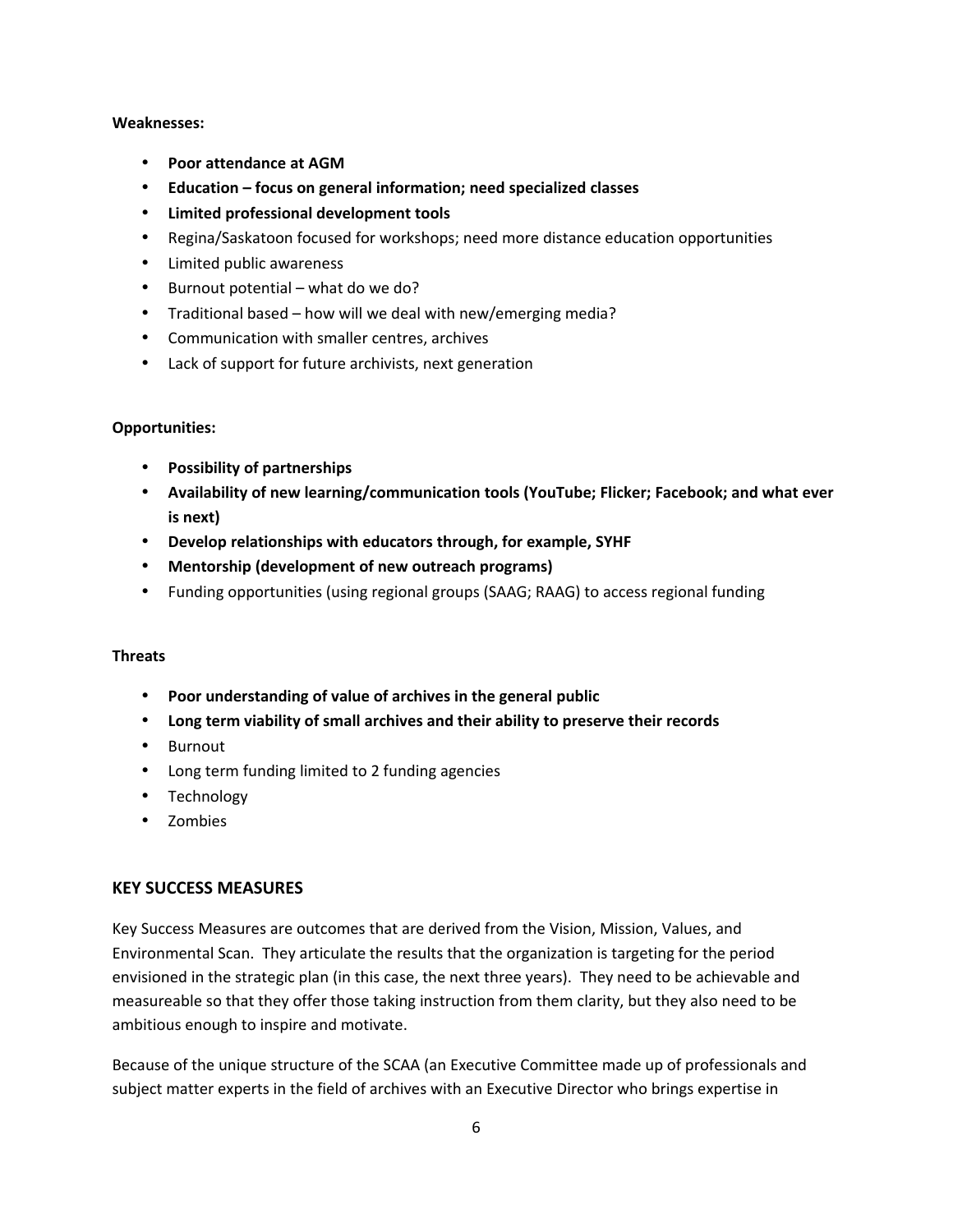organizational administration and communications, but not in archives), the Executive Committee has determined that it will remain a key player in the development and delivery of programs and services. It has established a working committee structure to deliver on this approach.

New for the SCAA is a clarification of accountabilities and responsibilities. Through this strategic planning process, the responsibility and accountability for particular key success measures is delegated either to the Executive Director or to one of the working committees. The Executive Director or the relevant working committee will be responsible for developing and executing the plans to deliver on the Key Success Measure.

The Key Success Measures for the SCAA are:

### 1. **Individual and institutional members are supported**

The responsibility for this outcome is shared by the Executive Director and the Executive Committee. Specific responsibilities are noted in the measures below.

- **Measure:**
	- o Institutional visits by the Archives Advisor (Delegated to the Executive Director)
	- o **Target:**
		- **100% of institutional members in 3 years**
- **Measure:**
	- $\circ$  Quality of grant applications of institutional members (Delegated to the Executive Director)
	- o **Target:**
		- **Institutions write grant applications which are not rejected at the provincial or** national level for incompleteness
- **Measure:**
	- $\circ$  Quantity of grant applications of institutional members (Delegated to the Executive Director)
	- o **Target:**
		- 4 institutions that have never received grant funding write and submit grant applications
- **Measure:**
	- $\circ$  Individual member participation in PDF, workshops, AGMs and other/ new services (Delegated to the Executive Director)
	- o **Target:**
		- Ensure that individual membership grows and that new members renew their memberships over 3 years
- **Measure:**
	- $\circ$  Size of institutional grant pool (Not delegated: accountability retained by the Executive Committee)
	- o **Target**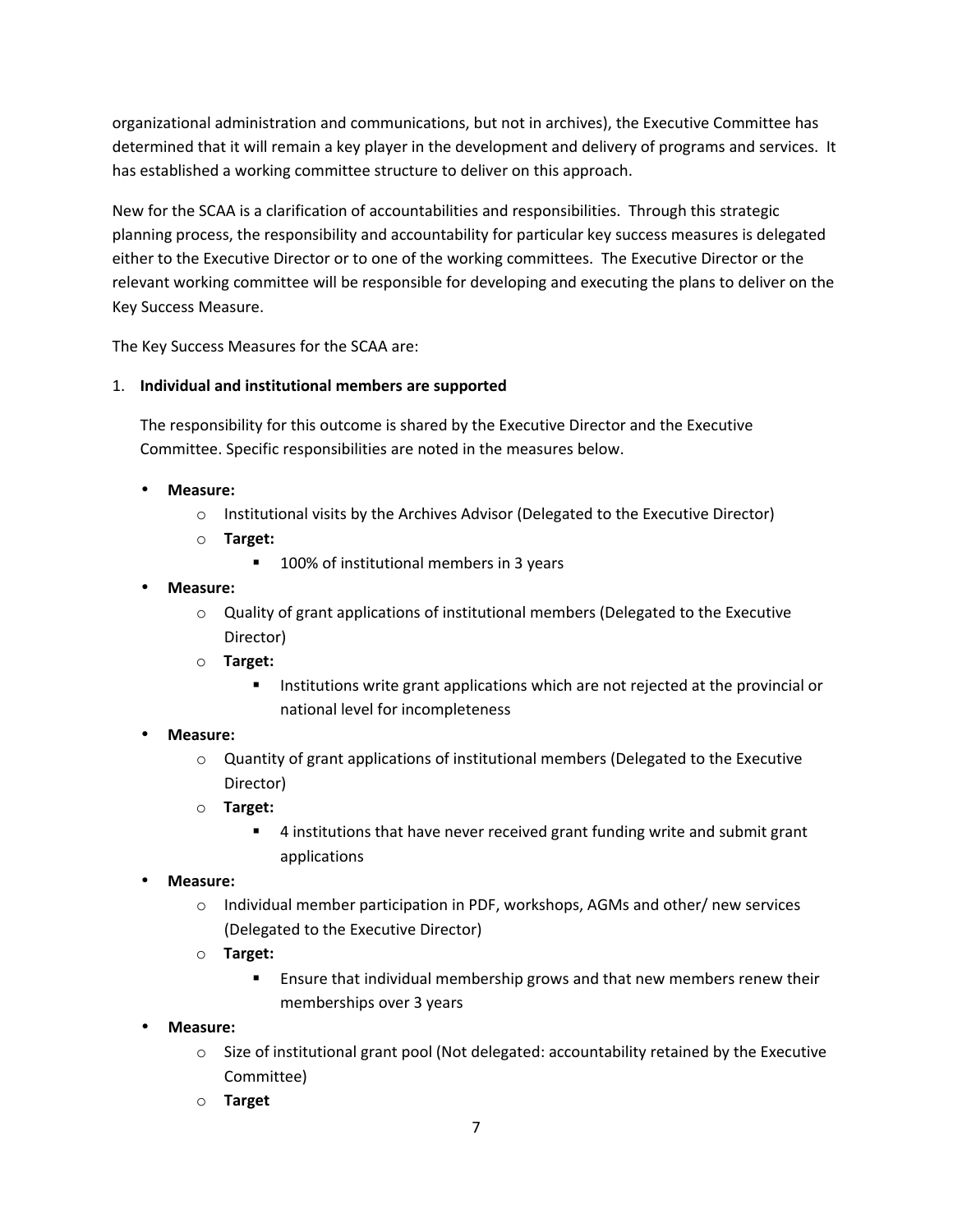- Increase size of the institutional grant pool as a percentage of core SaskCulture funding to SCAA
- 2. **Members are engaged and involved and archives and archivists are cooperative, supportive and collegial**

The responsibility for this outcome is shared by the Executive Committee and the Communications Committee. Specific responsibilities are noted in the measures below.

- **Measure:**
	- o Level of change in Executive Committee membership (Not delegated: accountability retained by the Executive Committee)
	- o **Target:**
		- No more than 50% of the Executive Committee members change each year
- **Measure:**
	- o Number of non-executive members on committees who are prepared to take on executive responsibilities (Not delegated: accountability retained by the Executive Committee)
	- o **Target:**
		- **1** per committee
- **Measure:**
	- o Number of new non-executive members on committees (Not delegated: accountability retained by the Executive Committee)
	- o **Target:**
		- 2 per year
- **Measure:**
	- o Number of members who have signed on to a Code of Ethics (Not delegated: accountability retained by the Executive Committee)
	- o **Target:**
		- 100% of institutions
- **Measure:**
	- o Completion and implementation of an Engagement Plan (Communications Committee)
	- o **Target:**
		- **EXECOMMUNICATIONS COMMITTEE COMPLETES AND IMPLEMENTS A PLAN for Engagement** that builds on the two communication reports of 2009 and 2010

#### **3. SCAA is financially secure and sustainable**

This outcome is delegated to the Executive Director.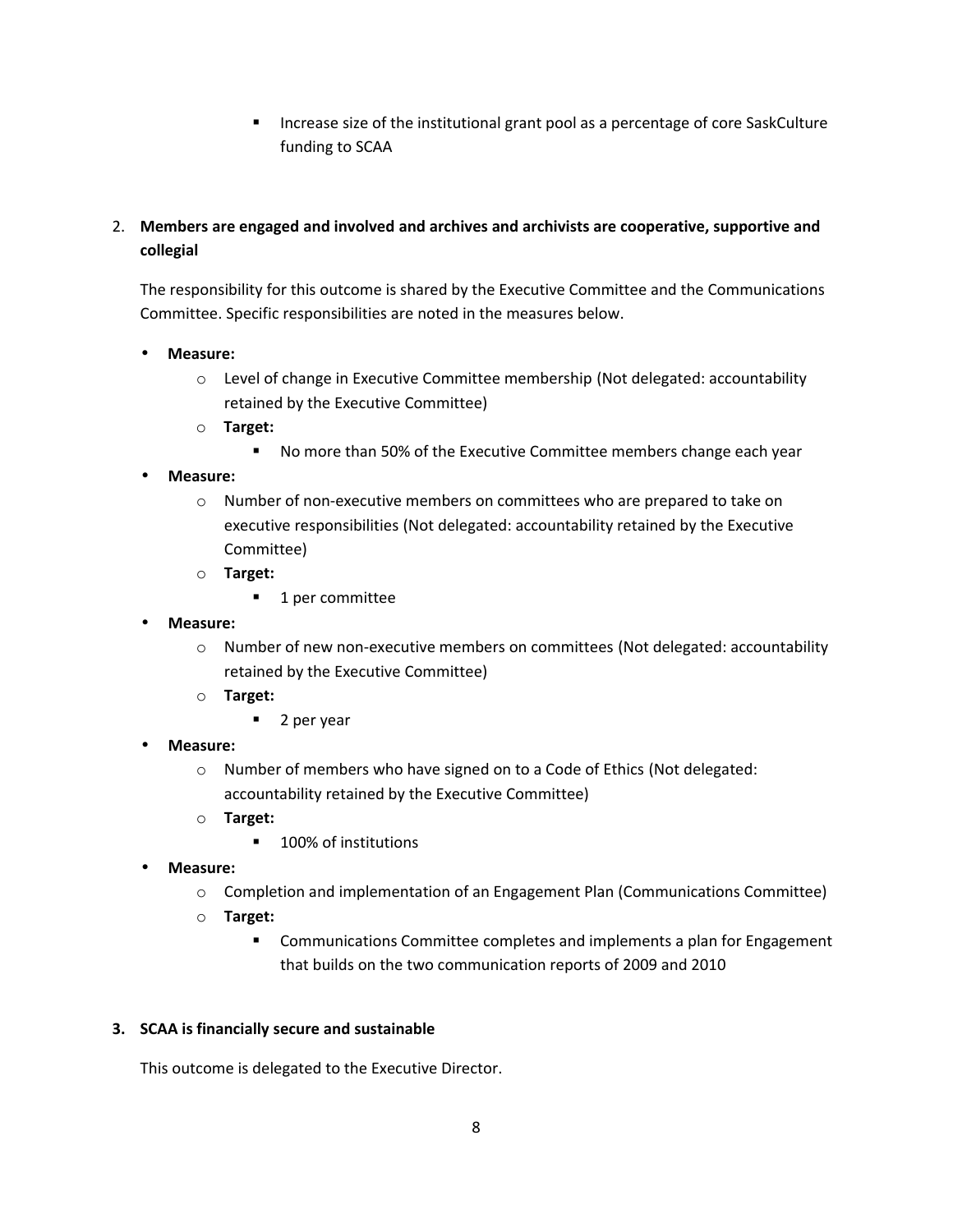#### • **Measure:**

- o Size of accumulated surplus
	- o **Target:**
		- Sufficient to operate 3 months without additional resources. This accumulated surplus will not include funds received from SaskCulture

#### **4. SCAA resources are effectively leveraged to increase impact**

This outcome is delegated to all program committees.

#### • **Measure:**

- $\circ$  Increase the percentage of funding/revenue generated outside direct Saskculture funding
	- o **Target:**
		- 25% of funding/revenue to be generated from sources other than SaskCulture

#### **5. The general public is aware of and cares about archiving and archives**

This outcome is delegated to the Public Awareness Committee.

- **Measure:**
	- o Non-member attendance at SCAA events
	- o **Target:**
		- 50% increase over 3 years
- **Measure:**
	- o Use of archival services by the general public
	- o **Target:**
		- Need to establish a baseline; establish a standard data gathering form; increase 15% by end of 3 year period
- **Measure:**
	- o Number of public events that are not Archives Week or Culture Days related
	- o **Target:**
		- $\blacksquare$  1 per year
- **Measure:**
	- o Increase in general membership
	- o **Target:**
		- 100% over three years
- **Measure:**
	- o Increase in government funding for archives
	- o **Target:**
		- **Work with the Canadian Council of Archives to highlight the need for the federal** government to increase its financial assistance levels to Archives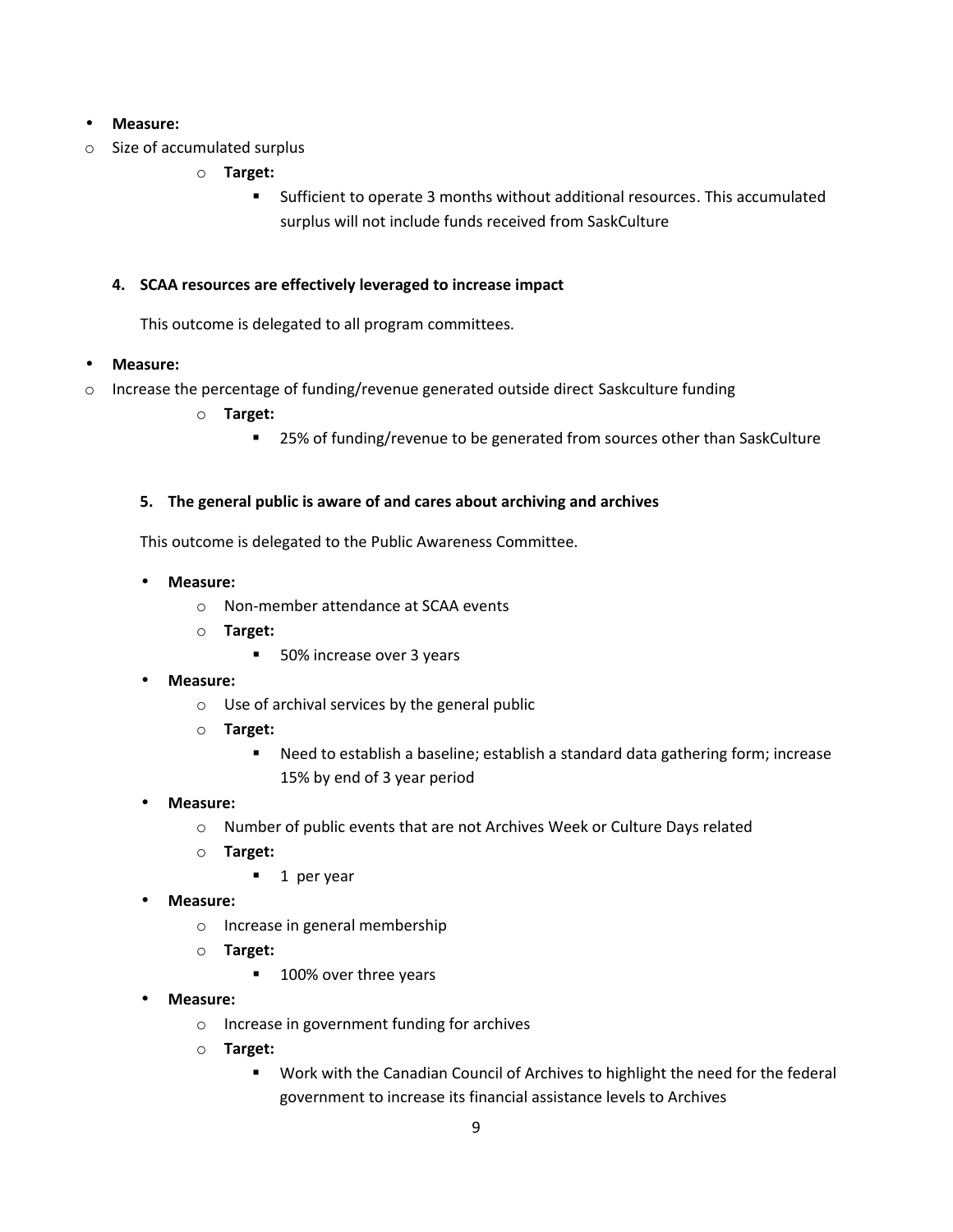## **6. Volunteer and professional archivists have the skills to effectively respond to a changing environment**

This outcome is delegated to the Education Committee

### • **Measure:**

- o Attendance at every workshop
	- o **Target:**
		- Fill each workshop to capacity
- **Measure:**
- o Number of people who have enrolled in a multi-year professional development program
	- o **Target:**
		- **Develop a professional program and offer first sessions by 2015**

### **KEY STRATEGIC PRIORITIES**

The utility of the Strategic Management approach is that it not only provides a useful framework for determining how an organization will measure success, it also provides a framework for establishing strategic priorities for action. This section of our strategic plan uses our Key Success Measures to identify strategic actions that will form the basis of our operational plan for the coming three years.

The following strategic priorities do not yet have timelines attached to them. These timelines will be developed as part of the operational planning undertaken by the Executive Director and by working committees.

#### 1. **Individual and institutional members are supported**

- Continuation of existing services but with clear targets and intentions
- 2. **Members are engaged and involved and archives and archivists are cooperative, supportive and collegial**
	- Develop Code of Ethics
	- Develop non-Executive Committee member recruitment strategy
	- Develop Engagement Plan

#### **3. SCAA is financially secure and sustainable**

- Develop long term financial plan to build reserves that are sufficient to allow operation for three months
- **4. SCAA resources are effectively leveraged to increase impact**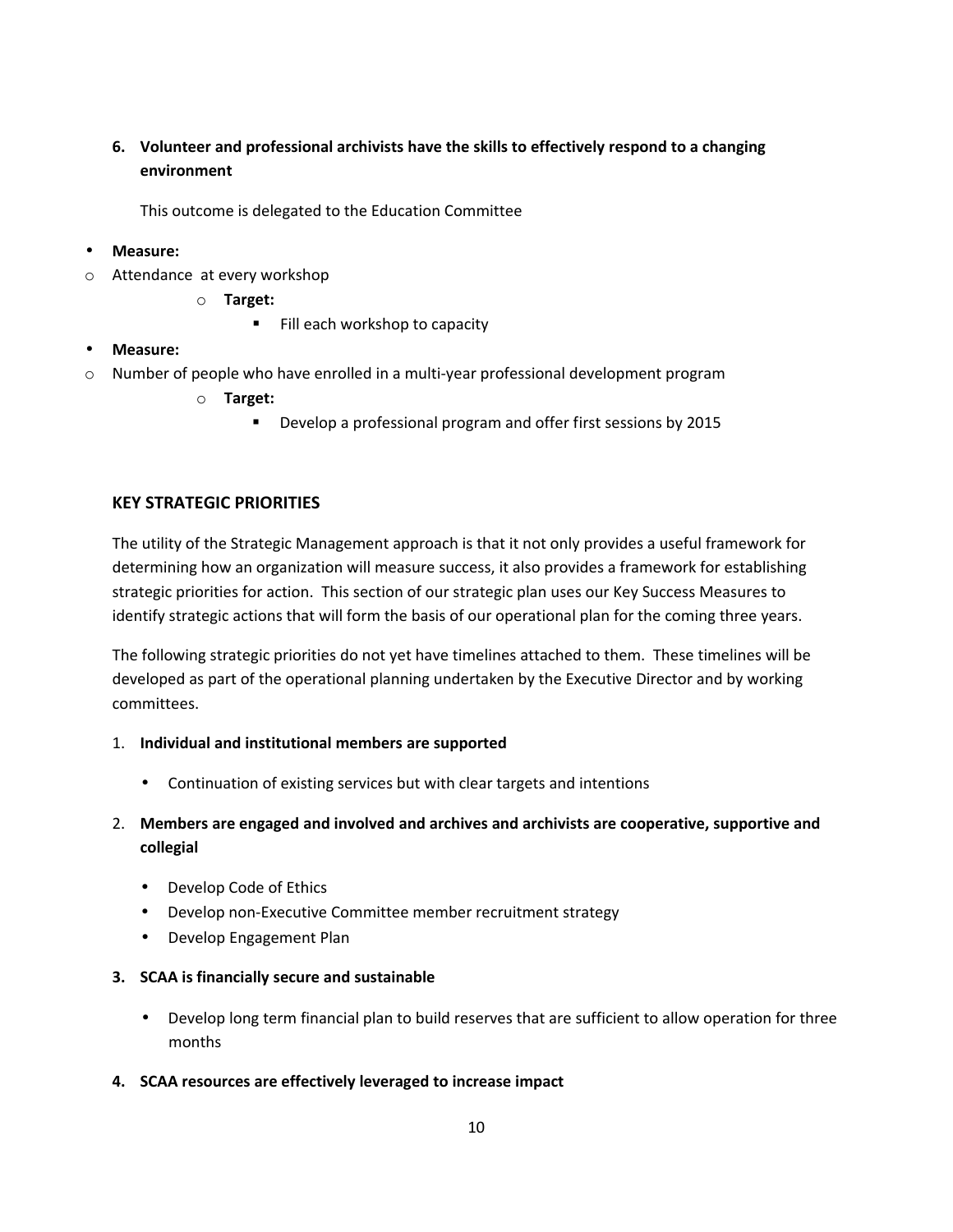• Develop partnerships with organizations that have expertise in areas that can support our initiatives and reduce our costs

## **5. The general public is aware of and cares about archiving and archives**

- Develop a plan to increase the number of public events that are not related to Archives Week or Culture Days by 1 per year
- Establish a mechanism to track the use of archival services provincially
- Explore advocacy opportunities
- **6. Volunteer and professional archivists have the skills to effectively respond to a changing environment** 
	- Design and establish a multi-year post-appointment professional development program for archivists
	- Develop a voluntary mentorship program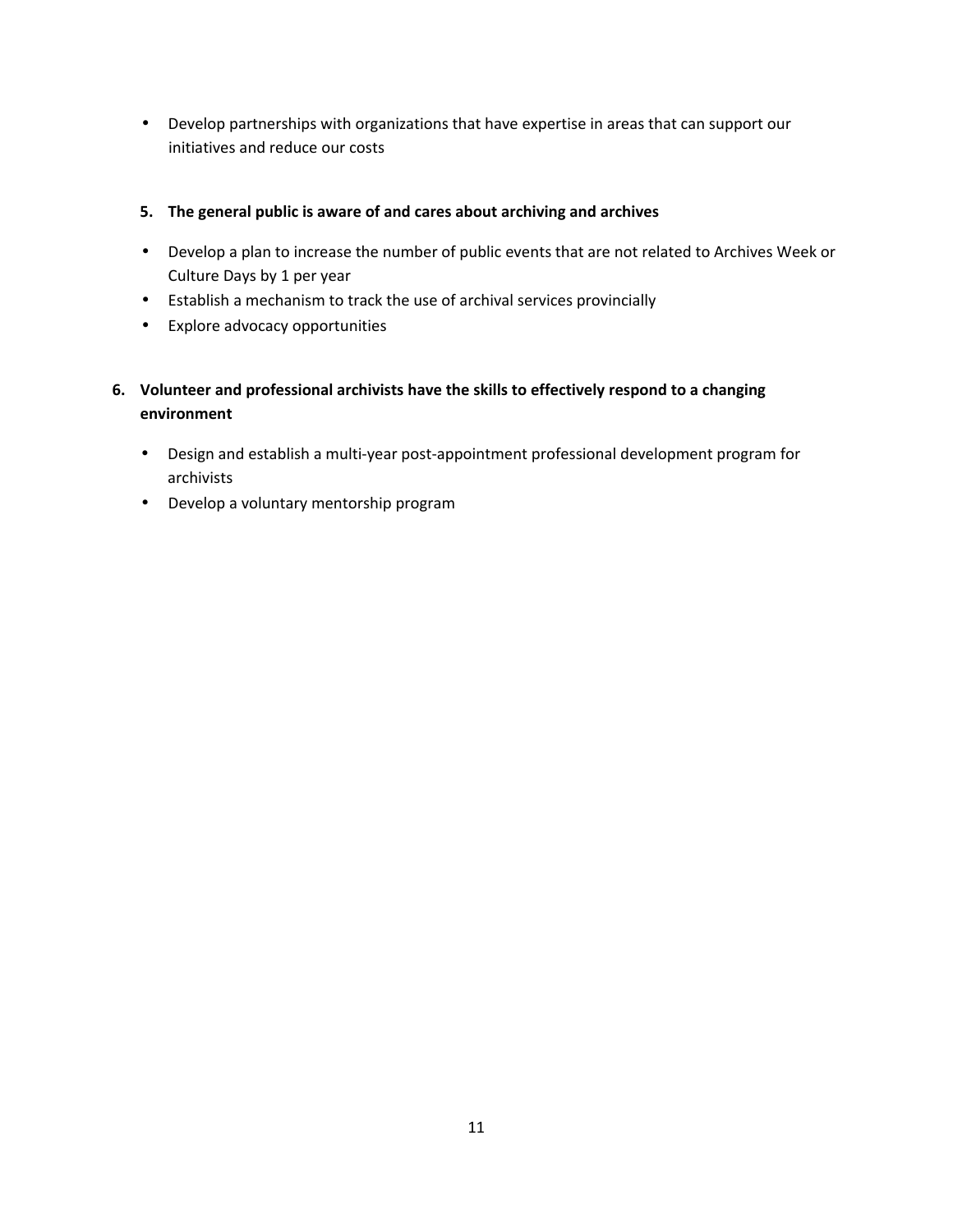### **APPENDIX 1**

## **Flip Chart Notes from Executive Committee Strategic Planning Session**

### **Saskatoon, May 13, 2011**

#### *Evaluation of Performance re: last Strategic Plan*

- **Become a significant stakeholder/resource in/with SaskCulture membership not duplicating efforts**
	- o Support for SYHF
	- o Respect of SaskCulture in meeting objectives annually:
		- **Provides SCAA with respected voice**
		- Allows SCAA issues to be brought forward and heard
	- o Working with other PCOs a component is to assist them to archive their history/records
	- o Partner with other PCOs re: Culture Days, etc. Gain an improved profile from marketing intitiatives

#### • **Expanding member services for professional development**

- o Membership continues to grow. There is an opportunity to grow individual memberships
- o Professional development program support has led to increased member support
- o Workshops with AGM and other incentives to attend resulted in increased attendance

#### • **Improved member involvement**

o Yes. More SAB involvement

#### • **Improved public awareness**

o Archives Week – forced focus on public awareness, drives events and activities

#### • **Succession planning and continuity for Executive members**

- o 2 year terms
- o Overlapping terms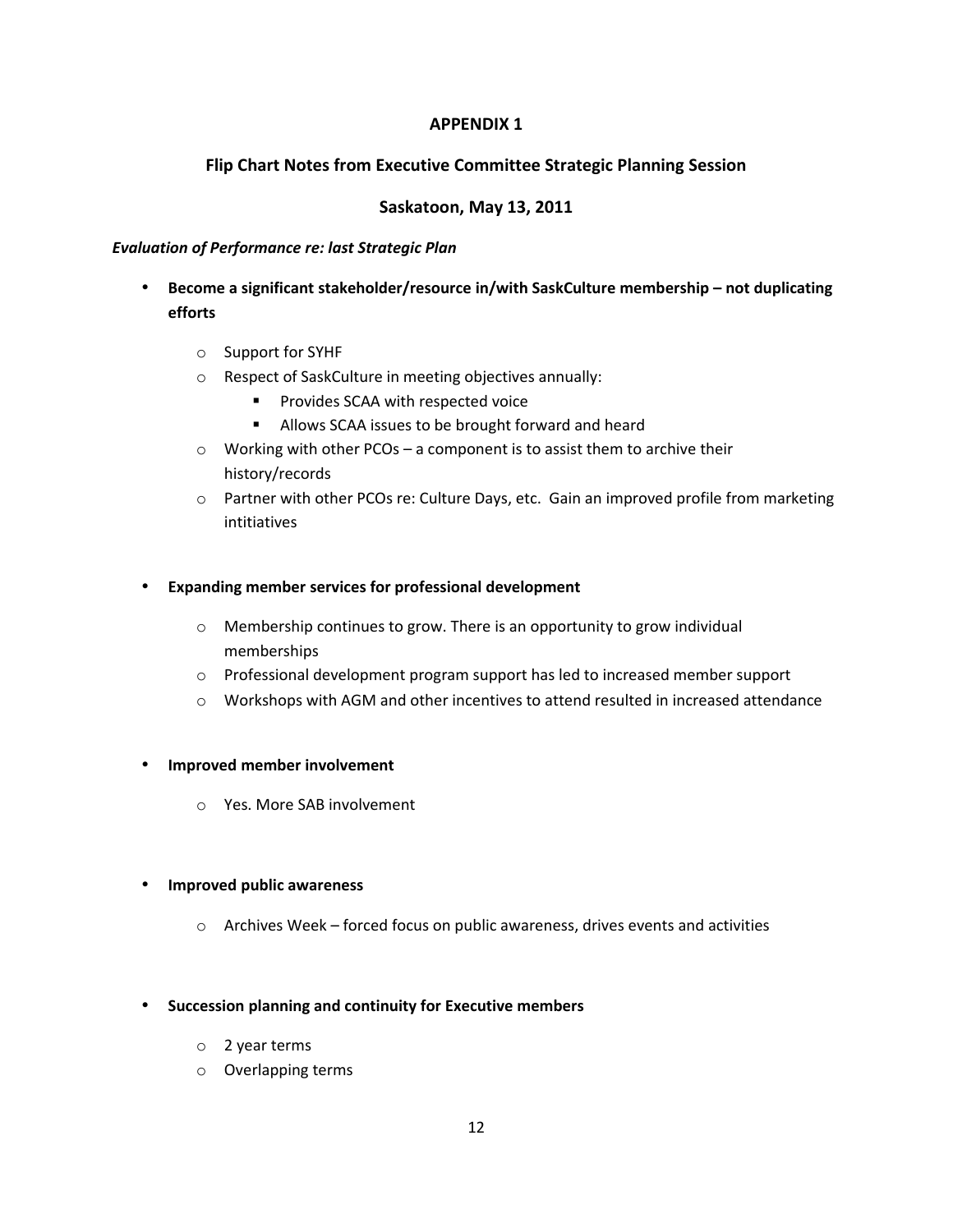#### • **To create a strategic plan**

 $\circ$  Check – how effectively are we using it?

#### • **Have a strategic approach to secure resources (including \$\$\$)**

- o Struggling to become less reliant on lottery & NADP funding. Need to expand funding base
- $\circ$  Investigate partnerships with similar organizations e.g. joint conference/events
- **Develop a better working relationship with SAB, re: their unique role**
	- o 4 SABers currently on Exec Committee
	- o More staff involved on public awareness committees
	- o What else needs to happen? E.g. Mentorship program

#### *Five Why's Exercise*

#### **Participant #1**

- 1. To educate the people and groups within the province on the importance of recording their history and how to best do this
- 2. Who we are/our history is part of our value system, our culture, our common and different characteristics – boxes in basements won't do it
- 3. Diversity; tolerance of diversity; sense of worth; sense of belonging; historical learning; sense of history – stops loss of history
- 4. Personal value/self worth; family pride historically preserved
- 5. Trust me it is!

#### **Participant #2**

- 1. To support and encourage the growth of archives within the province
- 2. Helps ensure the history of the province is available for future generations
- 3. Understanding ourselves as members of a community and how we got there
- 4. So past can inform the future
- 5. Fosters pride in who we are in Saskatchewan

#### **Participant #3**

1. To increase best archival practices in Saskatchewan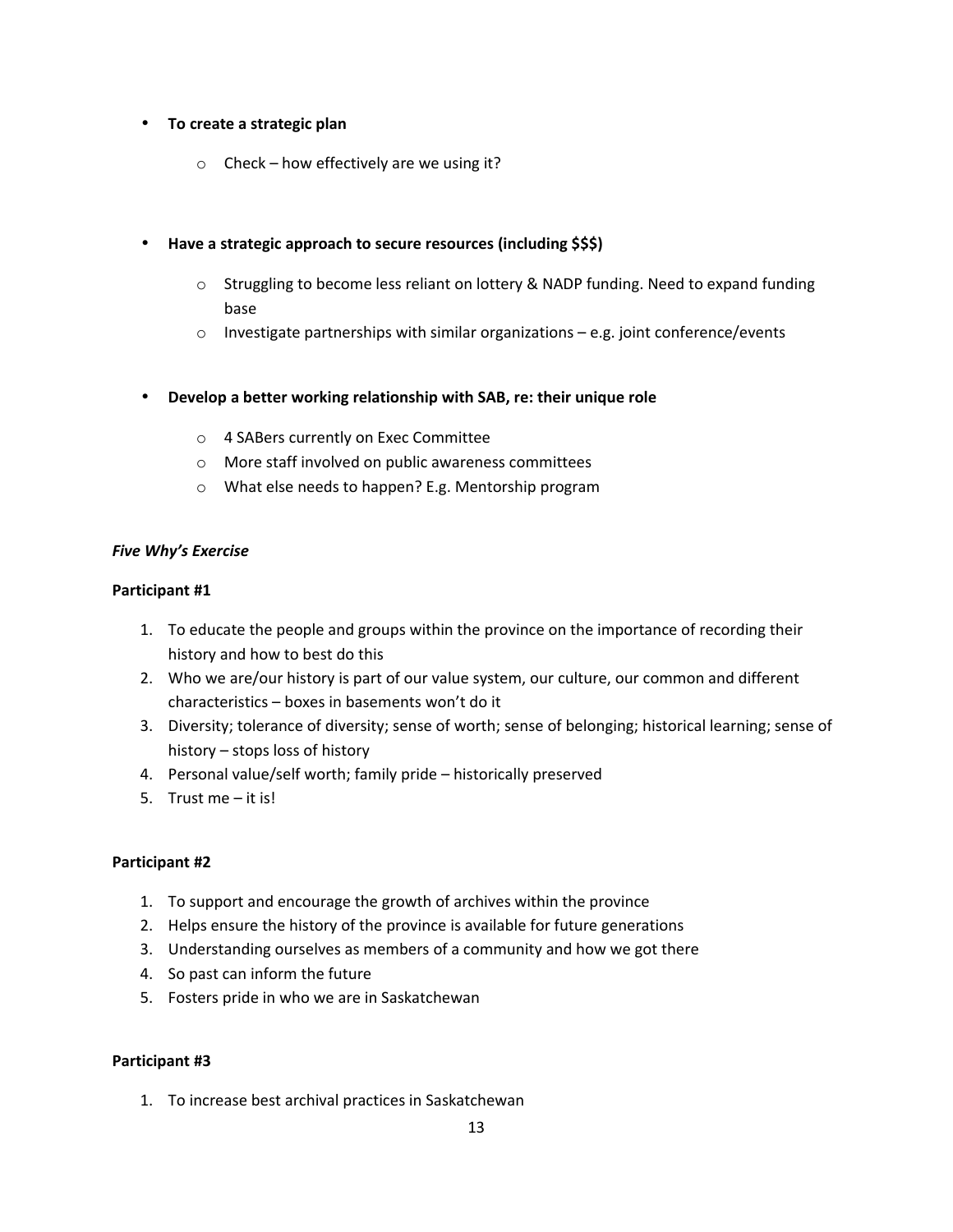- 2. Make people aware of what is important
- 3. Conscious of heritage
- 4. What is it you want to remember?
- 5. What will be your gift to future generations?

#### **Participant #4**

- 1. To advance archives in the province
- 2. Archives are not well-known or used
- 3. Archives are a valuable resource
- 4. Archival materials inform/add value
- 5. Adding value creates more meaning/understanding

#### **Participant #5**

- 1. To foster relationships amongst the province's archival community
- 2. Because the archival community is small but dispersed across the province
- 3. So that archives and archivists can work together, support each other's work (initiatives, projects)
- 4. Working together will create better projects, events, etc. that represent more of the province
- 5. This will help to build the reputation of Saskatchewan archivists and archives with the public and with archives/archivists in other provinces

#### **Participant #6**

- 1. To help institutions serve people
- 2. Because otherwise people won't be willing to spend money on archives
- 3. Because archives cannot function without funding
- 4. Archives protect the truth
- 5. And the truth will set you free

#### **Participant #7**

- 1. Archivists often work in isolation and need to feel connected with one another and within their community
- 2. Basic human need to connect with other individuals emotional support
- 3. Deep down, we all feel the need to connect
- 4. After home, the majority of time is spent at work we need to feel "secure" and need an outlet
- 5. Just cause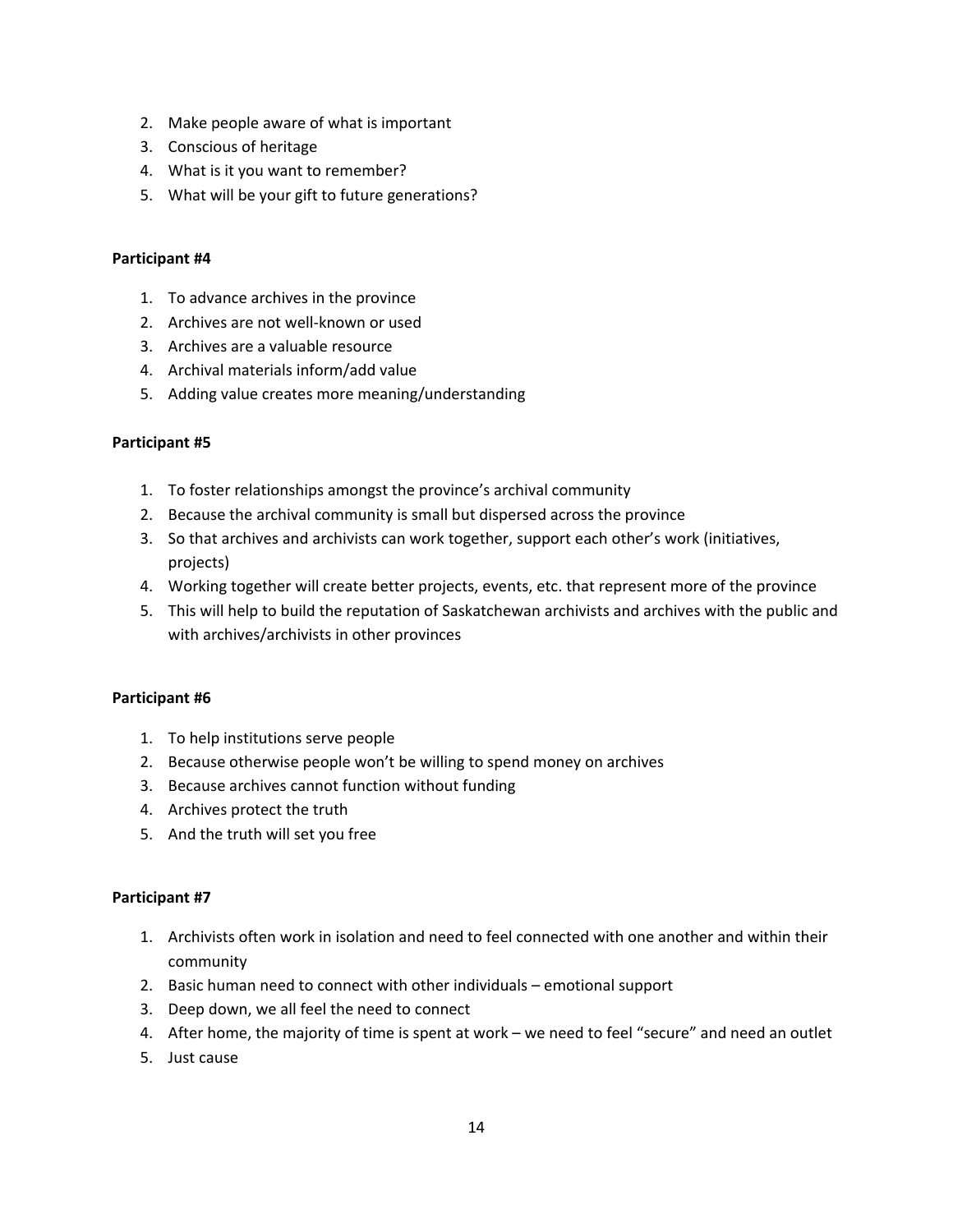#### *Result of Exercise:*

*VISION: Archivists and archival institutions have the supports to ensure they can preserve and provide access to Saskatchewan's collective experience so that it informs the future.*

*MISSION: The Purpose and Objectives from the constitution*

#### *Environmental Scan – SWOT Analysis*

#### **Strengths:**

- **Grant programs**
	- o **SCAA/NADP**
- **Archives Awareness Week**
- **Staff support**
- **Good communication tools**
- 3 years of funding
- Archives Advisor
- Accountable and transparent

#### **Weaknesses:**

- **Poor attendance at AGM**
- **Education focus on general information; need specialized classes**
- **Limited professional development tools**
- Regina/Saskatoon focused for workshops; need more distance education opportunities
- Limited public awareness
- Burnout potential what do we do?
- Traditional based how will we deal with new/emerging media?
- Communication with smaller centres, archives
- Lack of support for future archivists, next generation

#### **Opportunities:**

- **Possibility of partnerships**
- **Availability of new learning/communication tools (YouTube; Flicker; Facebook; and what ever is next)**
- **Develop relationships with educators through, for example, SYHF**
- **Mentorship (development of new outreach programs)**
- Funding opportunities (using regional groups (SAAG; RAAG) to access regional funding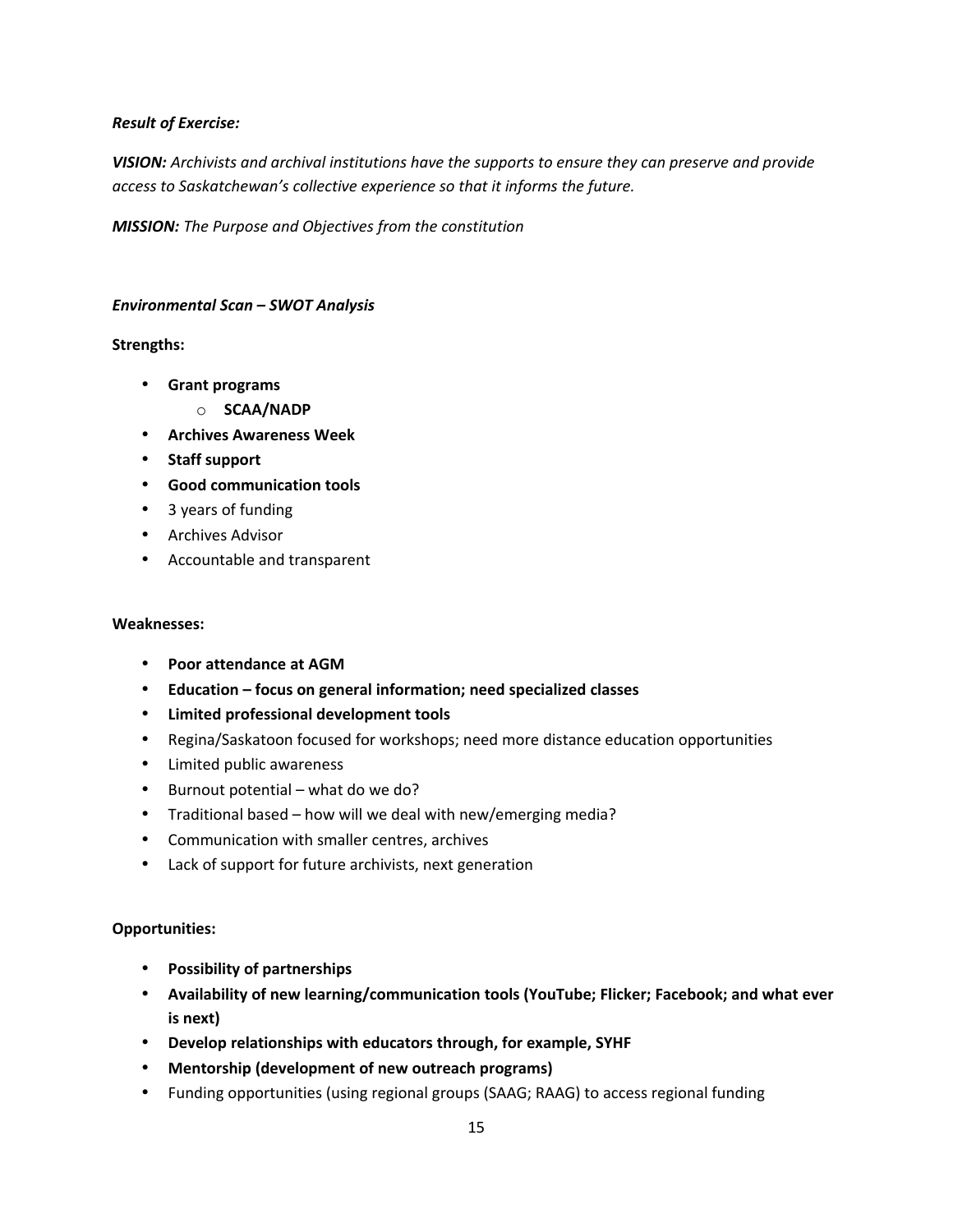#### **Threats**

- **Poor understanding of value of archives in the general public**
- **Long term viability of small archives and their ability to preserve their records**
- Burnout
- Long term funding limited to 2 funding agencies
- Technology
- Zombies

#### *Key Success Measures:*

### **Theme #1**

### **Members are engaged and involved and cooperative, supportive and collegial with each other**

- Enhance/strengthen the co-operative nature of archives
- Archivists/archives from smaller communities will feel more involved in the SCAA, participate more in SCAA events, etc.
- Code of Ethics
- Increase member involvement
- We will have full attendance at the AGM
- Stronger connections between volunteer and professional archivists and archives
- Members are actively engaged in SCAA executive and committees as well as events like the AGM
- Executive Committee turn over annually in an organized fashion (succession planning and management) so that there are no negative impacts on member service or the office delivery of service

#### **Theme #2**

## **Volunteer and professional archivists have the skills to effectively respond to a changing environment**

- Better educated/informed
- Education initiatives will be valuable for members who are all different levels of involvement (i.e. volunteers vs. experienced archivists' needs are addressed)
- Develop education tools for general public and profession
- Members will be attending a systematic, multi-year, post-appointment educational program
- We will have a web-based workshop/learning tool in addition to our face to face workshops
- On-line education tools
- On-line education delivered at 3 levels: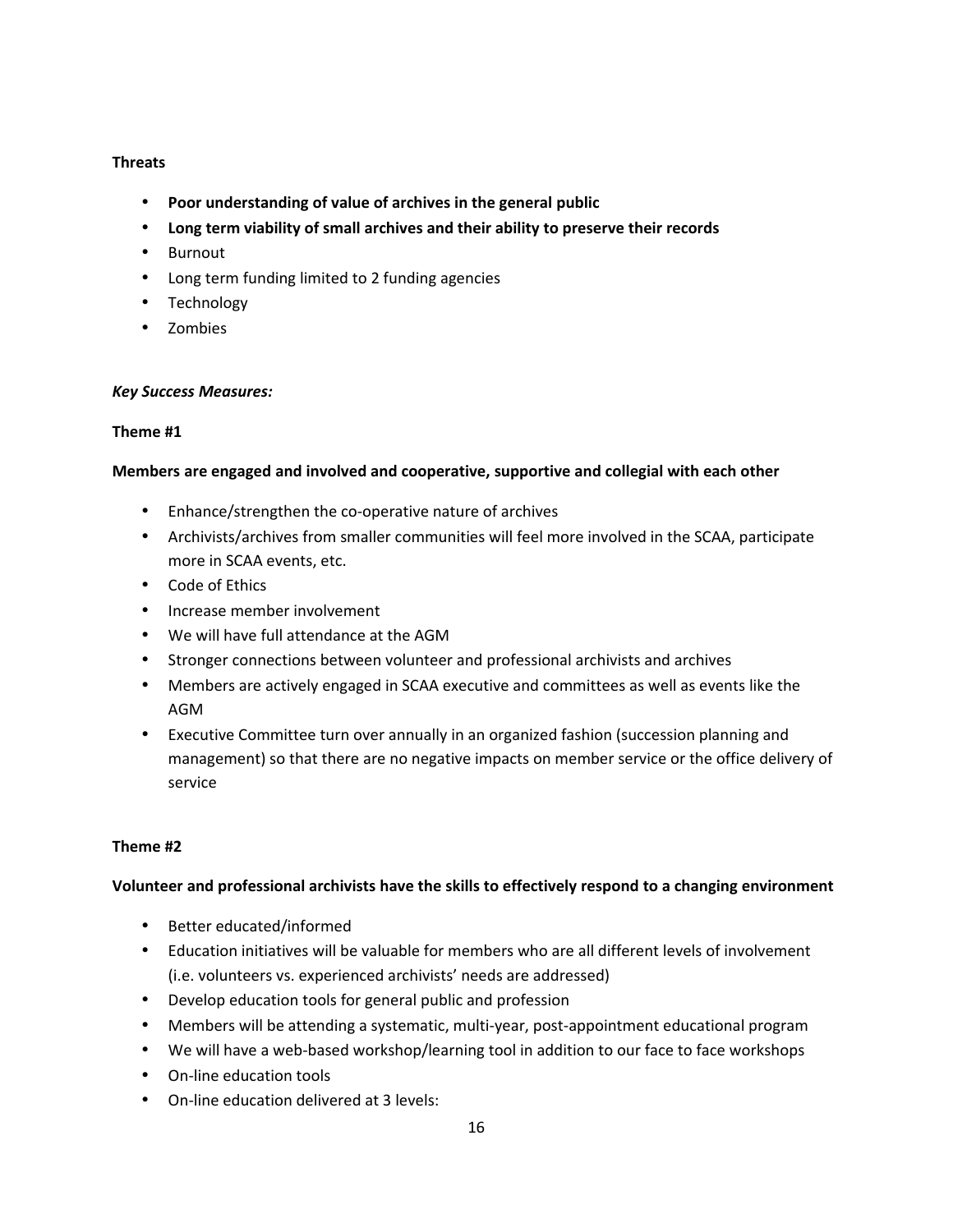- o Basic
- o Intermediate
- o Advanced

#### **Theme #3**

#### **Individual and institutional members are supported**

- Successful institutional grants are awarded at an increase of 1 to 2 additional each year over the next three years (3 to 6 total)
- Institutional members are visited annually in an organized rotational plan
- Increased communication with smaller archival institutions

#### **Theme #4**

#### **SCAA resources are effectively leveraged to increase impact**

- We will partner with outside organizations and groups to leverage resources
- New partnerships are developed
- Working with other organizations to deliver programs
- Partnerships with other that promote archives use

#### **Theme #5**

#### **SCAA is financially secure and sustainable**

- Financially secure
- Develop funding streams other than SaskCulture and NADP
- Successful SaskCulture funding for 2014-2016

#### **Theme #6**

#### **The public is aware of and cares about archiving and archives.**

- Regular public exposure through mainstream media Council seen as clearinghouse for historical information by media representatives
- Increased use of communication tools
- Communication plan in place to reach:
	- o Public
	- o Members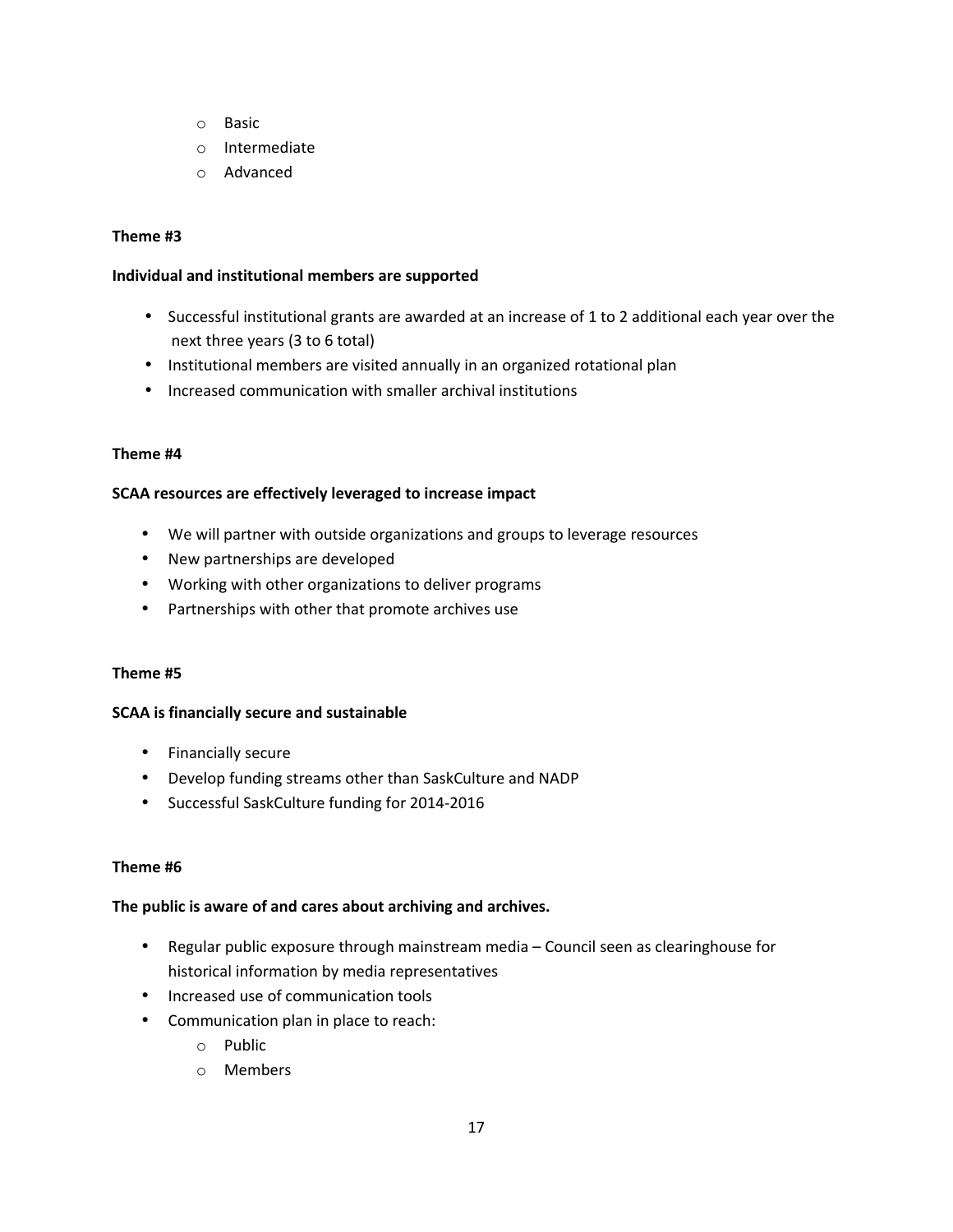## **APPENDIX 2**

## **Results of Strategic Planning Questionnaire conducted via 'SurveyMonkey'**

### **February and March, 2011**

1. Name (optional): 12 answered question

17 skipped question

2. Institution (optional): 14 answered question

15 skipped question

3. What SCAA services do you currently benefit from most? (Please select all that apply.)

|                                                                | Response | Response |
|----------------------------------------------------------------|----------|----------|
|                                                                | Percent  | Count    |
|                                                                |          |          |
| <b>SAIN Databases</b>                                          | 44.8%    | 13       |
| Annual Conference                                              | 27.6%    | 8        |
| Communications (Newsletter, E-Update, listserv, website, etc.) | 89.7%    | 26       |
| <b>Archives Week</b>                                           | 62.1%    | 18       |
| <b>Public Awareness</b>                                        | 44.8%    | 13       |
| <b>NADP Grant Program</b>                                      | 17.2%    | 5        |
| <b>Institutional Grants Program</b>                            | 44.8%    | 13       |
| <b>Archives Week Grants Program</b>                            | 31.0%    | 9        |
| <b>Education Program - Workshops</b>                           | 62.1%    | 18       |
| Education Program - Professional Development Funding           | 41.4%    | 12       |
| <b>Cooperative Online Exhibits</b>                             | 17.2%    | 5        |
| Loan of Environmental Equipment                                | 3.4%     |          |
| <b>Archives Advisor Services</b>                               | 34.5%    | 10       |

4. Do you have any suggestions to strengthen current SCAA services?

Web-based learning programs and resources, more teleconferencing of educational seminars to reach remote locations, web cam or filmed YouTube-style short educational programs, streaming video of conferences, etc. People are so far-flung and budgets for so many institutions are so small that more web outreach would be beneficial to many members.

A renewed focus on the SAIN databases would be welcome -- adding fonds-level entries, ensuring all institutions are represented on the sites, and moving toward full finding aids online would be extremely useful, both for researchers and for the promotion of archival materials. In any event content for these databases can't be left to languish.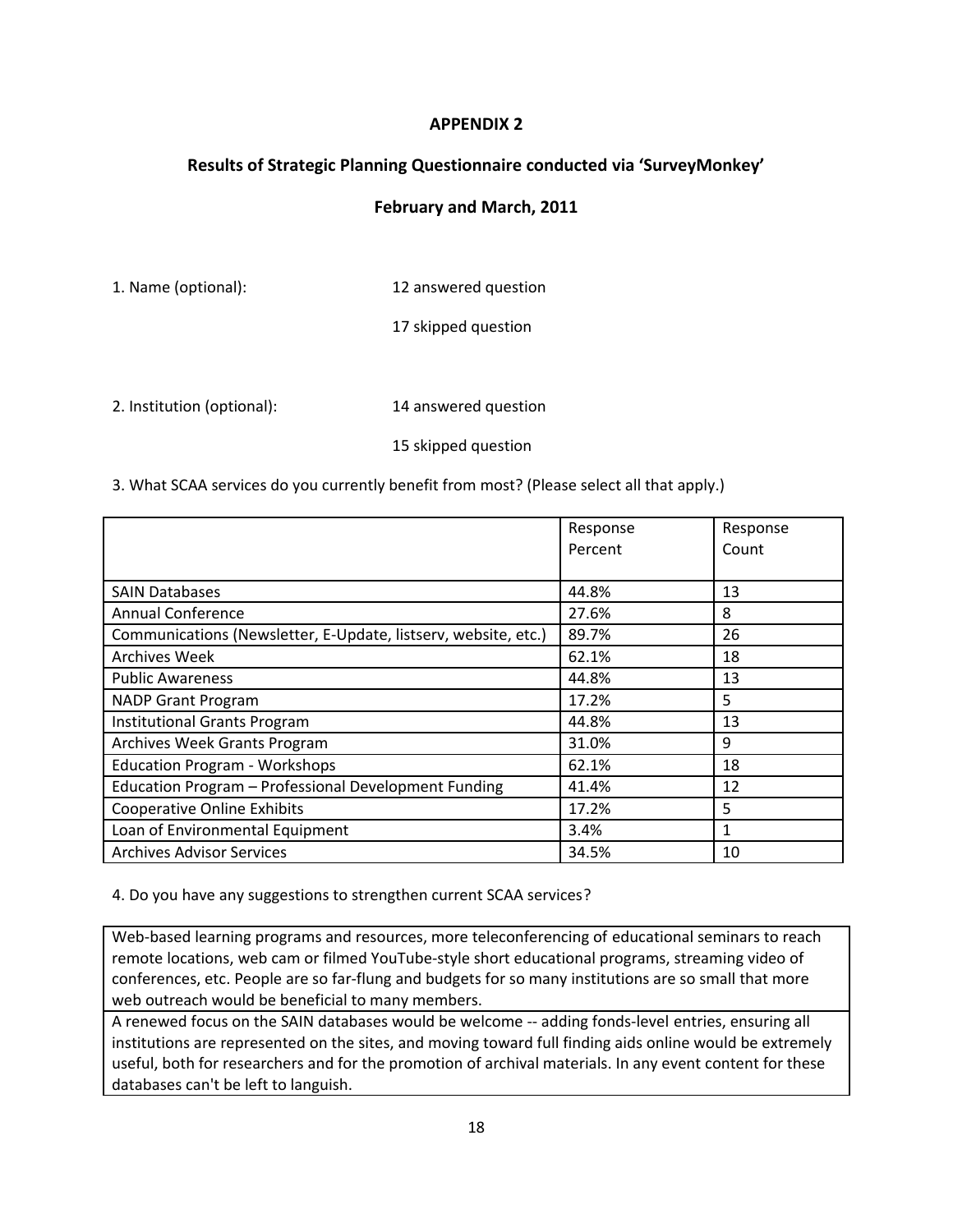I really like the services provided by the SCAA. While I only marked off the services that I directly benefit from (as an individual member), I am aware of the other activities and believe that they are extremely worthwhile and valuable.

I would like SCAA to utilize options such as Moodle (online course software) for its basic Archives course as well as webinars for some shorter courses. It's great that SCAA offers one to two workshops but they are not always convenient for me due to the timing of the courses. Depending on the topic, what's wrong with offering a 2-3 hour seminar instead?

Expand education programs to cover digital records.

I APPRECIATE ALL SERVICES BUT HAVE NOT TAKEN ADVANTAGE OF THE WORKSHOPS DUE TO TIME, TRAVEL, ETC. PERHAPS YOU COULD PROVIDE FOR WORKSHOP LOCATIONS OUTSIDE OF SASKATOON AND REGINA, OR FOR HANDS-ON VISITS FOR SPECIFIC MENTORING AT REQUEST OF INSTITUTIONS?

Extended Education Program - Develop an online component to our education program by having some workshops offered through the internet. This would allow members who find travel difficult/expensive to participate. It may also be a source of additional revenue as we could offer workshops that archivists outside Saskatchewan might be willing to undertake. We should consider building partnerships with other heritage organizations, or archival councils in other provinces, to deliver coordinated education opportunities.

During Archives Week, we hear about the events and activities in other communities throughout the province. I would like to hear about activities, accomplishments, and the status of member institutions, no matter how small. We have the newsletter and in it are published 'newsworthy' events and activities, but I'd like to be reminded, regularly, of the existence of the institutions and of their ongoing work.

So, perhaps a 'heartbeat', 'pulse', or status section in the newsletter would be an improved service. more formalized coordination for Heritage Fair participation by archivists (judging, etc.)

To date, my involvement with the SCAA has been limited, and because of this, I have no suggestions as to how the SCAA can strengthen current services.

Just to increase the ability of the archives advisor to get out to outlying areas.

I'm so new to this that I would like to see you continue to what you're doing. Maybe promote different areas on website as a learning tool in rotation...........especially for newbies.

Are there any services/ persons who would come to smaller archives, if help is requested?

From an institutional perspective, more workshops for archivists in the field are always welcome.

You are doing a great job!

5. Are there any additional services the SCAA does not provide, that you would like to see developed?

We may well be stretched as it is...and as such, may need to consider how to manage our current activities, strategically, to ensure the best outcomes. However, that said, it would be nice if we could wrangle some form of apprenticeship program with the universities -- for course credit, if possible -- but that would undoubtedly serve to help archives in Saskatoon and Regina more than those in some of the smaller centres.

None that I can think of at this time.

Educational Opportunities beyond the introductory level (i.e. advanced RAD training).

some onsite help if requested or deemed necessary. In looking for solutions to a difficulty, I spoke with someone from SCAA. However, them not SEEING exactly my predicament - their advice was not useful. I am sure their knowledge could have assisted me in solving my situation.

I would like to see some definitive action on the development of 'Sask Standards' for digital information, including images as well as all other records that are in digital form and that must be preserved.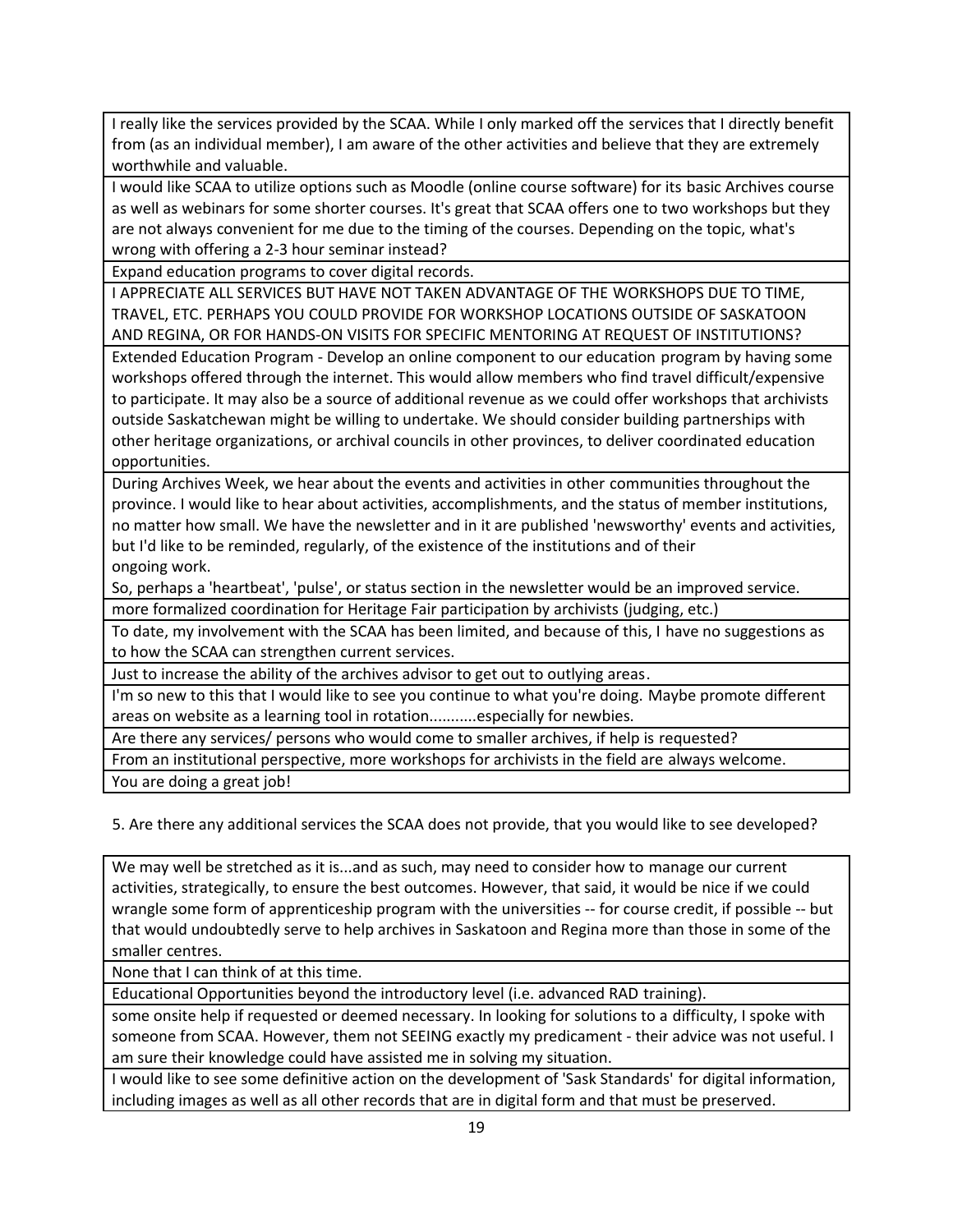AS ABOVE.

Additional travel grants for members to offset the costs of attending the AGM or to help fund conference travel. Conference participation is an important method of networking and learning in the archival community. The current Professional Development Fund cannot be used for conference attendance unless that conference is tied to a workshop or other educational event.

A provincial mentorship program that would foster archivists to share their experience and knowledge with other archivists in the province.

An awards program similar to that offered in other provinces.

I would like to note that the SCAA provides many, excellent services, and so, I cannot think of any major service to be developed that is not already offered.

Not that I can think of.

can't think of any at present.

\_\_\_\_\_\_\_\_\_\_\_\_\_\_\_\_\_\_\_\_\_\_.

encourage digital/computer development as it is 21st century! But then what do I know?????

Perhaps a larger advocacy role in public awareness.

I can't think of any.

6. Do you feel you or your institution has a say in how the SCAA is governed? Please explain.

Yes, to the extent we choose to be involved.

I am an individual member, although I believe my institution likely has a say in how the SCAA is governed as it is such a big institution.

I would if I were a more faithful conference attendee. See next answer for reason why. Even though I'm not, I've still been part of a couple of committees so I've had more input than I probably should have considering.

Yes!

Sure, if I want a say, I'll get involved with the Board or one of its committees. Also, I've never felt that the Board or Administration isn't interested in feedback.

no

As someone outside the SCAA buildings, I don't think I have enough knowledge to know whether or not I should even have a say.

We feel that we have a good input into how SCAA is governed. We have alot of contact with SCAA and have had many chances to give our thoughts and input into different ideas and visions.

We are a new member and are still learning about SCAA and how it is governed.

Yes. I am currently involved in the executive so I definitely feel like I'm having a say right now.

Yes; I have been on the executive and invited to return (at least to let my name stand). I receive all member correspondence and participate in as many activities as possible, including answering surveys.

YES. OUR OPINIONS ARE SOLICITED ALL OF THE TIME. WE HAVE THE OPPORTUNITY TO ATTEND THE AGM AND HAVE OUR VOICE HEARD.

Yes. Archivists from the have sat on committees and the executive for years.

My worry is that SCAA continues to depend on a small group of highly dedicated volunteers who suffer from burn-out. As SCAA grows more and more complex this burn-out becomes an ever-greater risk. We need to continue to shift responsibility to staff and hire additional staff (on a project basis) to ensure we do not over-rely on volunteers and over-extend existing staff.

No, but as very small archives, we feel that the SCAA is very supportive. We are not at this point interested in having a say in how SCAA is governed.

Yes, given that I tend to be on the Exec and sit on committees year after year. Members who aren't so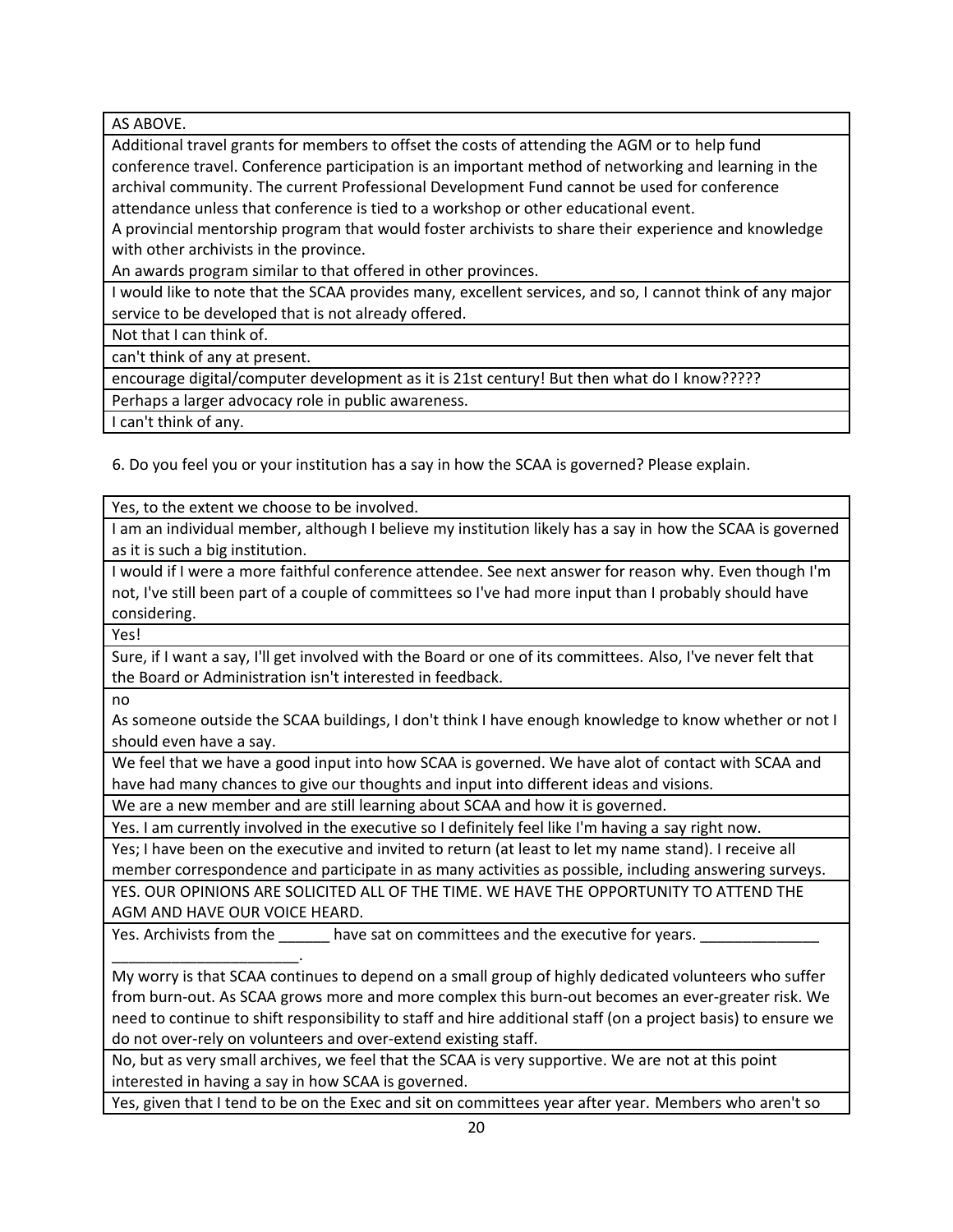lucky have considerably less formal ability to influence policy, being limited only to the AGM. HOWEVER - the small size of this community and our membership means that voices do tend to get heard,

regardless of how they communicate. As an aside, the AA does a good job of bringing member concerns to the ear of the exec.

My institution would have a say if I attended -- the opportunity is there. Unfortunately, for a number of years I have not attended SCAA functions.

Yes, I do feel our institution has a say in the governance of the SCAA. We have membership on the executive, and I have served on SCAA committees. Even without these connections, I have found the SCAA and its governance to be easily accessible and ready to discuss concerns and issues I have had.

Yes, through committees and members on the executive.

Yes.

I believe that  $\qquad \qquad$ , holds a position with the SCAA Executive, therefore the Archives does have a say in how the SCAA is governed

Yes. I'm on the executive ;)

I haven't given too much thought to this; but at present I am satisfied with the way SCAA is governed. Yes, through active participation in committees and the executive by members of my staff.

Yes, as a voting member at the AGM and at other meetings, and through phone conversations and emails.

staff have been very active at the executive and committee level.

7. Do you attend the AGM?

I have; just can't make it every year.

I was attending training out of the country when it was held. It was unfortunate timing as I thought the location sounded fascinating.

1. The so I've had three years where I was out of the office  $\overline{a}$ 

or just back in the office for literally a week or so before the AGM, making it not physically possible. 2. \_\_\_\_\_\_\_\_\_\_\_\_\_\_\_\_\_\_\_\_\_\_\_\_\_\_\_\_\_\_\_, the AGM was scheduled a week or so after the ACA conference and I couldn't take any more time away from work.

3. Also, \_\_\_\_\_\_\_\_\_\_\_\_\_\_\_\_\_\_\_\_\_\_\_\_\_, the meetings were in very distant locations, like Prince Albert, that made it difficult or impossible to travel in a day. If they'd been in, say, Moose Jaw, I could've probably made it even if I just came back from ACA, but if it's a day's travel away and then I have to stay overnight it becomes unfeasible to attend the two events back to back. That said, I totally understand the logic behind holding them in June (you probably catch more people before they go on vacation that way) and all over the province (because it isn't fair to make all the small locations go to Regina or Saskatoon every single year). I'm not even necessarily opposed to going out of town to attend - it's mostly been situational for me the last few years. But I would like it if the meetings were live-streamed because of this.

I attend if I am able to get to the location. Last year, the close proximity to ACA made it difficult to fit both events into my schedule.

I really feel that I would not be able to add to these meetings ... also they are generally at a distance, and I don't care to drive distances. But I am not complaining;

I have been to only two out of the four years I have been a member but hope this will increase as I did find them very informative and the workshop on copyright was fantastic.

New member, live far away, family circumstances have not permitted me to do so yet. Will do so when I can.

I don't know, I guess I have never been aware when and where it was held, and then taken the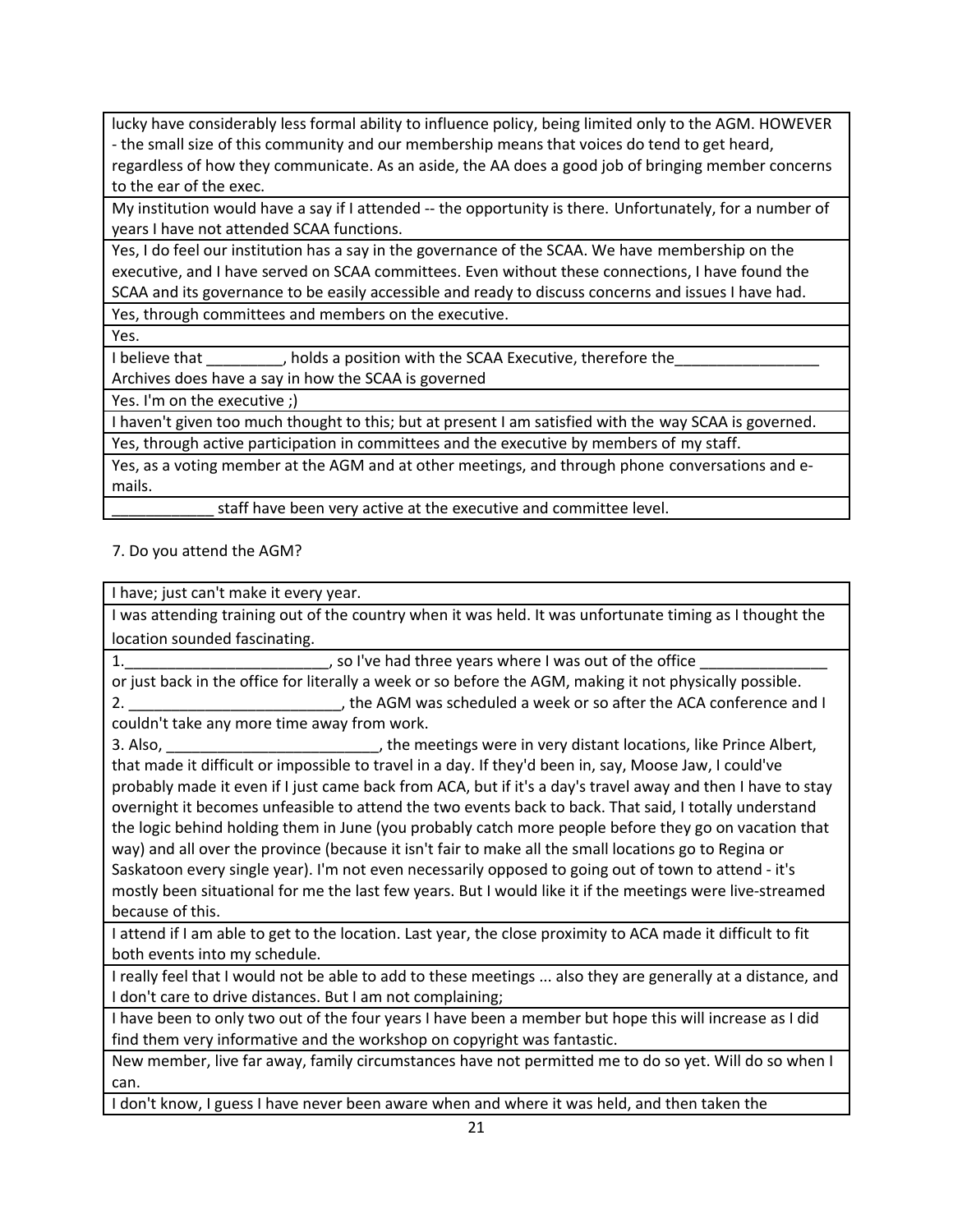necessary step to attend.

Not central location - La Ronge. Conflict with other events.

Wasn't able to get to La Ronge, but can usually go if the distances are a bit less. That being said, I appreciate the value of having the AGM in locations north, south and central.

As in previous question, I have not attended the AGM's in recent years. No particular reason. For the most part it is due to the timing and location, do not fit my schedule.

I am new to the archival profession, I plan on attending in the future.

La Ronge was too far to travel.

TIME AND LOCAL COMMITTMENTS USUALLY PRECLUDE ATTENDANCE. ALSO OUR MUSEUM IS NOT PRIMARILY AN ARCHIVES ALTHOUGH WE ARE BECOMING MORE AND MORE FOCUSSED ON THIS AREA OF OUR COLLECTION.

This year it was not possible; I have attended past AGM's when possible.

As a fairly new member, I am not aware of when the AGM is held.

Being a small archives, also being mostly interested in learning archival processes, I don't see it as important to attend.

Usually in a location that requires travel.

Usually, the timing of AGM conflicts with other plans.

8. Do you or your institution participate on SCAA committees?

|     | Response<br>Percent | Response<br>Count |
|-----|---------------------|-------------------|
| Yes | 55.2%               | 16                |
| No  | 44.8%               | 13                |

Why or why not?

Can learn from my colleagues; provides great exchange of ideas; provides an opportunity to give back to a profession that I love; have a responsibility to promote archives and archivists.

I am a term employee with an incredible amount of uncertainty in my life, so I have been unable to volunteer for the SCAA in any way, despite my interest to do so.

Well, because I am not a very great member when it comes to attending AGMs, and I have too many little kids to be a member of the executive right now, but I still feel that as a larger institution my institution still has a responsibility to be involved in some way. Not everyone has a workplace that will allow you to work on committee duties while at work, and as someone who does I feel like I do have a bit of responsibility to take advantage of that.

Others from my institution do participate. I don't because of the time commitment that it involves. Archives is only part of my job here. At this time, I am not willing to utilize any of my time to be on a committee.

Yes, I currently hold a position on the SCAA Executive Committee. This is my first year.

new member; maybe in the future.

I have participated as a member of search committees for Directors/Outreach officers.

Until I finish my current stint with the Musuems, my free time is limited.

AS ABOVE.

benefits from SCAA services such as the grants program. Participation in SCAA is a way of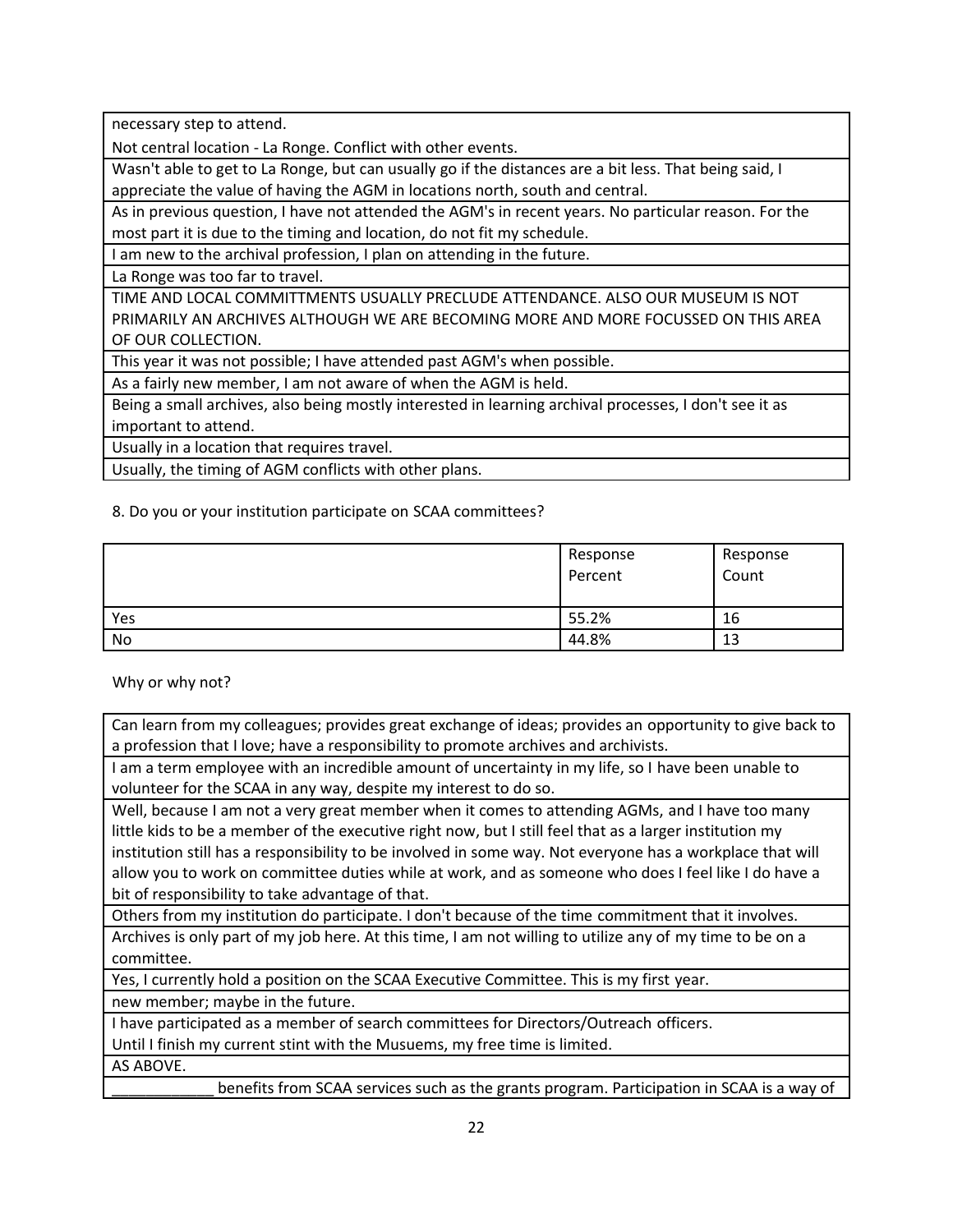supporting these beneficial programs.

I don't think that I have ever had the opportunity.

Guilt, a tendency toward self-aggrandizement, and a basic desire to mind other people's business. That and dedication to the profession and principles of archivy.

Used to be on the Education Committee in the early 2000's.

I think every member has a responsibility to serve the Association in reciprocation to the service we are provided. However, I personally enjoy committee work for the opportunity to work with other people who share the passion of the Archives.

Find it very valuable to work with other member organizations to plan Public Awareness strategies. See No. 1 above.

To help become more current with practice, develop relationship with other archivists and archives in the province, learn from others - and this best done by working with others, I think. Attending programs, AGM etc. is good, but I find working with people is very effective.

Don't know.

Both individually and through staff involvement on committees.

I am the only staff person at our archives and I am semi-retired and often away on holidays and RV trips.

9. If you do not participate regularly in SCAA governance, what would entice you to?

Having a regular, permanent archival job (or at least a one year contract) so I'd know where I was living more than a few months (or less) in advance.

I'm going to be honest - I've got so many small children that I'm not going to be able to serve on the executive for a number of years. I have no problem serving on the occasional committee, though. I can't see anything that would make it possible right now for me to commit to more. Except maybe some magic button that automatically ages all my kids to school-age.

As I become more educated about other Archives, and my interest grows, and I get more free time We are a volunteer run organization. Volunteer hours are at a max at the moment.

MORE DIRECT TEACHING POSSIBILITIES FOR OUR MUSEUM STAFF AND VOLUNTEERS; HANDS-ON ASSISTANCE WITH SPECIFIC PROJECTS/GRANTS WOULD ENCOURAGE OUR PARTICIPATION.

Committee work is not always a feasible participation option. There are other ways to ensure participation in SCAA governance. Survey's such as this is one. It provides individuals a means of having a say.

Efforts to expand executive participation beyond our core volunteer group have met with varying success. Some sort of broader advisory body, seen as less demanding than the executive, may be in order to elicit opinion on programs and governance periodically. Various organizations have such 'Governing Councils'.

Perhaps a direct invitation, and more licence from my workplace to spend more time on SCAA issues. Money. No wait... I do participate. Pretend you didn't read this.

Not sure. Know this answer doesn't help your survey.

I do participate, but in the past I did not participate in other organizations because the mandate and goals of those organizations and committees were not published (or, if they were, they were not easy to find). An important piece of information for prospective participants is the time and effort commitment. When I knew what was expected of me, it was simpler to decide whether to participate or not.

An interesting conference that is attached to the AGM so that there are learning opportunities as well. Not really at my age!!!!!

As indicated in #3 I am away a lot and do not wish to take on any ongoing commitments.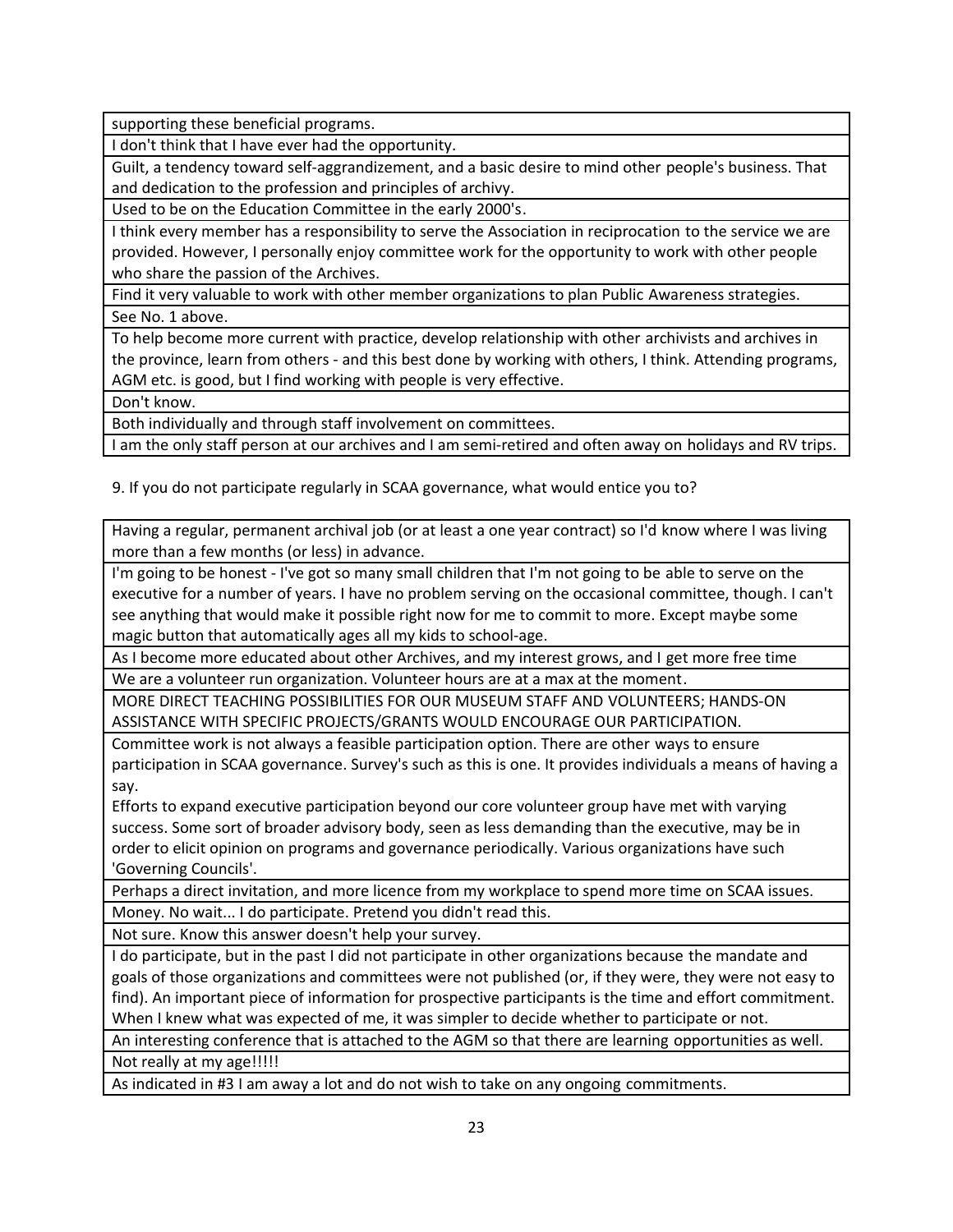10. What should be the priorities of the SCAA over the next three years?

1. Advocacy: getting the message out about the value of archives and maintaining the archival record.

2. Assistance: providing support as needed to archival institutions throughout the province.

3. Awareness: promotion of collections and processes; research support through inter-institutional projects which provide additional access to materials and/or descriptive records.

Educational programs, outreach, additional development of online databases in order to increase the provincial online archival presence, and web-based learning opportunities or meetings in order to be able to reach more of the membership.

I like the focus on events that highlight archives across the province, like the everexpanding Archives Week. There are incredible treasures in the small towns in Saskatchewan and this seems like a good focus, along with offering at least as many training initiatives and support for professional development so that these smaller institutions or individuals like myself can continue to learn and develop the skills to preserve, protect, and present Saskatchewan heritage.

Outreach, digitization, education.

More diverse professional development opportunities, especially those that go beyond introductory training.

continued education/workshops

continue with the social gatherings of archivists one day a month - this is helpful

still like the idea of encouraging people to have their own smaller version of Archives week/culture days maintain sufficient staffing levels at Sask Archives, in all centres – no amalgamations

The priorities of the SCAA over the next three years should be the continued support and development of the Archival network in Saskatchewan. It should continue its support and encouragement to our provincial archives and promote standard archival practices to repositories. SCAA is necessary for education and advisory services by way of workshops and educational programs. Ongoing public awareness of archives is of utmost importance.

Continuing the educational opportunities and advisor visits.

\* Actively engaging with the community. It's great that the council wants to publish historical calendars and coffee table books but these projects don't generate much "talk" or interest except for those already in the heritage field. For example, I would love it if SCAA tried to engage younger students such as making a couple of historical photos available and encouraging kids to make a video presentation or write a comic book based on those photos. Or if SCAA developed a personal archival "tool kit" for ordinary citizens who are looking to preserve their family papers.

\* Offer more distance education options. One of the adult education principles is that people want to learn on their own time and in their own manner. It's very costly to offer 1-2 day workshops in either Regina or Saskatoon when people have to book time from work and travel. Start looking at developing online courses so those who can't make the workshops in Regina or Saskatoon, don't feel left out.

Continue with the present course, but add new emphasis on procedures for digital data.

I DO NOT FEEL QUALIFIED TO ANSWER, BUT I CAN VENTURE AN OPINION, WHICH IS THAT SCAA COULD FOCUS MORE ON ITS SMALLER MEMBERS' NEEDS WITH START-UP ARCHIVAL ASSISTANCE.

Governance - Ensure that staff are empowered to do the work of the council and we rely less on volunteers in the day-to-day. Archives Week and Public Awareness seem to pose the biggest threat here. 2. Funding - We rely too much on funding from one agency. SCAA needs to develop other revenues. One possibility may be an expanded online education program offered beyond our traditional audience. Another would be the establishment of a charitable arm to accept donations. We should move quickly to develop a process to investigate and then move on other funding sources/models.

3. Partnerships - We need to build connections to other organizations and institutions. These may offer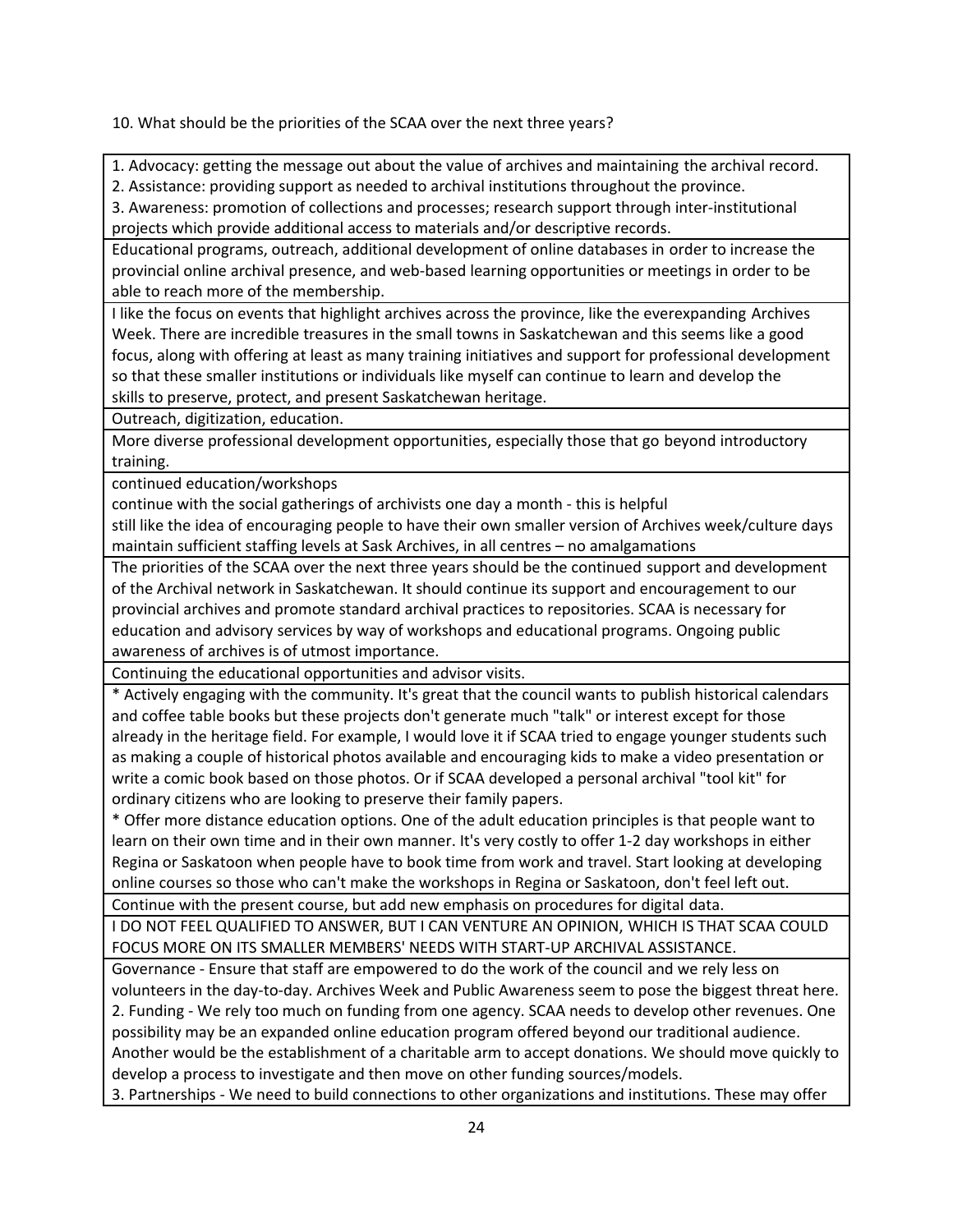ways to expand our reach without over-extending our organization, staff, or volunteers. Support and guidance for small archives.

Public Awareness (including the book projects), continued lobbying for federal funding (possibly with more attention paid to Young Canada Works) and ????

Workshops that would help the average archivist in a small archive setting.

The SCAA should continue its mission to "foster the development, cooperation and advancement of Saskatchewan's archives and archivists .. through leadership, support, education and promotion." I would like to see further promotion and education focused on cooperative efforts amongst our members.

- continued development of Public Awareness initiatives

Increased funding for SCAA and its members. Work with Heritage Saskatchewan on advocacy efforts.

All Archives in the province need to work to make the general public, and various levels of government more aware of what archives can do for them, and that we require a certain level of support. I believe that "Outreach" in all of its various forms should be a priority for the SCAA. I know that we are doing (or working towards) better and more effective outreach, but this is one area that the Council can work to coordinate and focus the outreach efforts of the many archives in the province.

Among other things that I can't think of at present - Helping communities with no archival program to recognize the need and provide a model, steps, etc. to establishing one.

workshops on archival programs and practices to work towards connecting like institutions.

Workshops, funding, archives advisor activities and public awareness through programmes. Also, attracting new members and increasing active participation on committees.

You have achieved a lot over the last five years, and I would say continue to build on these initiatives and any new ones that develop.

- a refocusing on contribution of descriptions to SAIN (fonds/series, eventually full finding aids); work on virtual exhibits and the photo database have tended to distract from the core database

- enhancement of the professional development program - with a progressive set of workshops for smaller institutions, along with opportunities for professional staff. We have talked for several years about a more comprehensive/systematic program.

- possible project: province-wide identification of at-risk media (audio-visual etc.) The AMA did something along these lines a couple years ago - first step being to prepare an inventory, allowing planning for reformatting, digitization, etc.

11. Other thoughts and suggestions?

Support for archives isn't a given.

I profoundly detest SurveyMonkey surveys and wish that the SCAA would go back to the website they have used in the past. I think that disclaimers should be attached to any future SurveyMonkey surveys clearly stating that your answers can be tied to both your IP address and your email and that there should be absolutely no expectation of privacy given to your responses.

Creating a safe environment in which to air ideas and issues is one of the things that the SCAA has been exceptionally good at in the past. By using SurveyMonkey, you have lost that environment. I hope it will not be the start of a new trend to less protection and safety to make comments, complaints, and suggestions in the archival community.

should we have expanded facilities - our population is getting older and there will be more opportunities for material

maintain facilities in existence

still don't like the idea of applying for grants, with your expectation of access